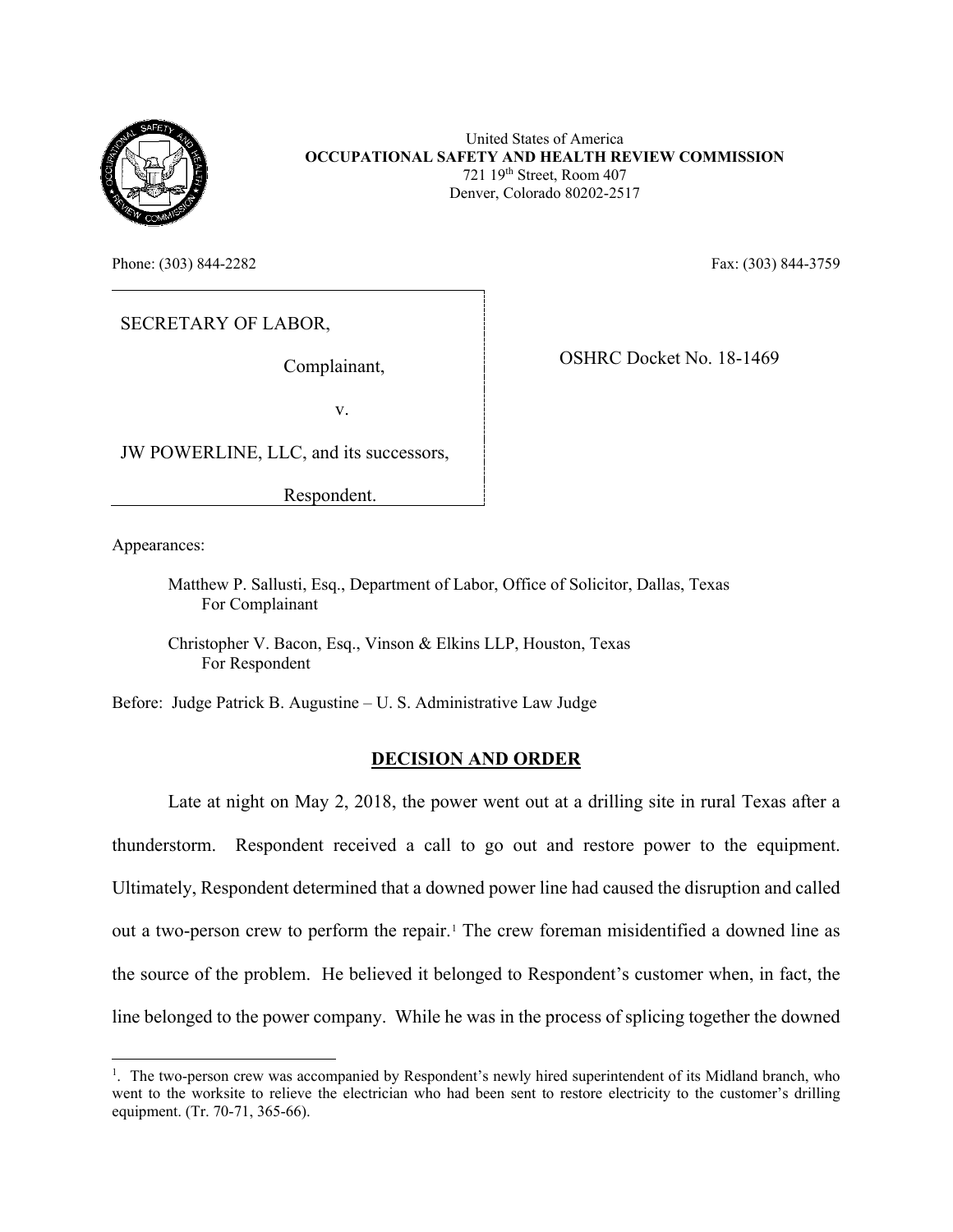line, the crew foreman was electrocuted when the power company restored power to the line at a recloser station nearly five miles away.

OSHA investigated the incident and determined Respondent committed four violations of the Occupational Safety and Health Act ("OSH Act"). Respondent admits: (i) the standards cited by Complainant apply; (ii) its foreman violated those standards; and (iii) that its employees were exposed to the hazards resulting from those violations. *See* Section II, *infra*. However, Respondent contends it did not know, nor could it have known, of the violations. Respondent argues its foreman had been properly trained and its superintendent-in-training did not have adequate knowledge of the work being performed to know the foreman's work practices were hazardous. Based on the Court's review of the evidence and relevant law, it finds the foreman's actions were foreseeable because Respondent did not conduct regular or even intermittent monitoring of its field employees' or supervisors' work practices, especially those employees who performed late night repair work, which Respondent estimated happened at least once per week. Accordingly, the Court affirms all four violations alleged by Complainant.

#### **I. PROCEDURAL HISTORY**

As stated above, this case was precipitated by the fatal electrocution of one of Respondent's employees during the repair of a downed power line. Complainant was notified of the fatality and sent Compliance Safety and Health Officer Alex Daniels, who conducted an investigation of Respondent and the worksite on May 3, 2018. Although Respondent did what it could to maintain the condition of the worksite, the actual owner of the power line, Oncor, came to the site to reconnect the lines and restore power. (Tr. 87). Based on his review of the worksite, relevant documents, and interviews, CSHO Daniels recommended, and Complainant issued, a four-part Citation and Notification of Penalty, which alleged serious violations of 29 C.F.R. §§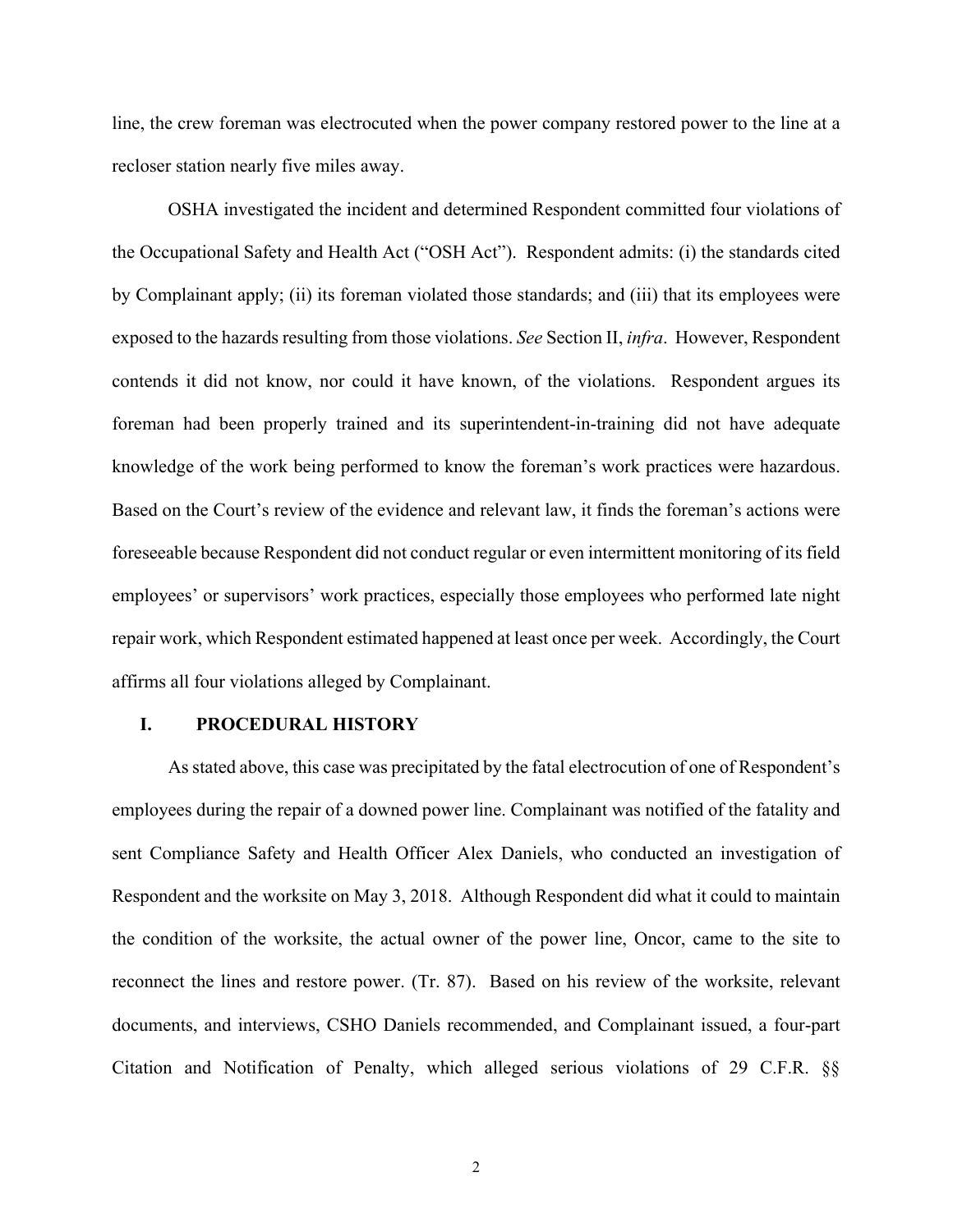1910.269(a)(4), 1910.269(c)(1)(ii), 1910.269(m)(3)(ii), 1910.269(n)(2). *See* Citation and Notification of Penalty. Complainant grouped the foregoing citation items in pairs, which resulted in a total penalty of \$25,611. Respondent timely contested the Citation, bringing this matter before the Commission.

Prior to the trial in this matter, Complainant filed two<sup>[2](#page-2-0)</sup> unopposed motions to amend the Citation and Complaint, requesting the following changes: (1) the relevant date be modified to include May 3, 2018, which is when the employee was electrocuted; (2) Citation 1, Item 1b be modified to allege a violation of  $\S$  1910.269(c)(1)(ii) instead of  $\S$  1910.269(c)(1)(i); and (3) changing the narrative description of Citation 1, Item 2b, which accidentally repeated the narrative of Citation 1, Item 2a. The Court granted both motions.

 The trial was held on July 23–25, 2019, in Midland, Texas. The following witnesses testified: (1) CSHO Alex Daniels; (2) Respondent's Superintendent, Joshua Fine; and (3) Respondent's President, Justin Burris. Both parties timely submitted post-trial briefs.

#### **II. STIPULATIONS & JURISDICTION**

The parties stipulated to numerous matters, which are included in their joint stipulation statement. In addition to stipulating to the jurisdiction of the Commission, that Respondent is an employer subject to the requirements of the OSH Act, and other perfunctory matters, the parties also stipulated: (i) the cited standards apply; (ii) the terms of each of the cited standards were violated; (iii) Respondent's employees were exposed to the hazards posed by violations of the cited standards; and (iv) subject to the affirmative defense of unpreventable employee misconduct, each violation, if proven, was properly characterized as serious . Thus, the only matters for the Court's

<span id="page-2-0"></span><sup>&</sup>lt;sup>2</sup>. In its first unopposed motion, which was granted by the Court, Complainant failed to correct the alleged violation description narrative in Citation 1, Item 2b, which merely repeated the same description contained in Citation 1, Item 2a. The second unopposed motion, which was also granted by the Court, corrected this mistake.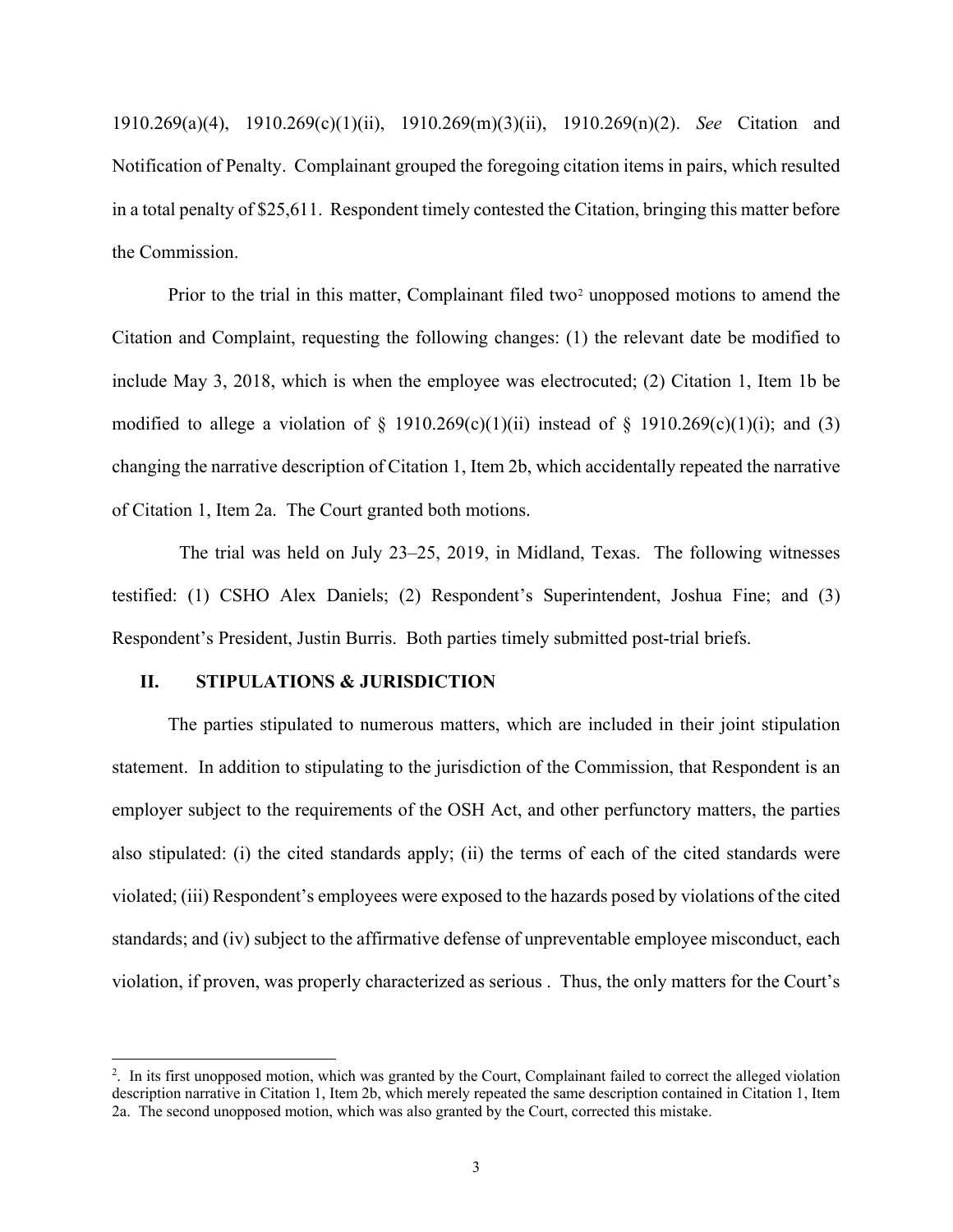resolution are whether: (i) Complainant proved Respondent had knowledge of the violation; (ii) Respondent proved the violations were the product of unpreventable employee misconduct; and (iii) the penalties proposed by Complainant are appropriate.

### **III. FACTUAL BACKGROUND**

#### **A. Respondent's Operations**

Respondent is an electrical contractor that builds and maintains power lines for utility companies and oil companies, as well as maintains electrical systems and equipment for the oil companies it services.[3](#page-3-0) (Tr. 589-90). Respondent has roughly 130 employees spread across four locations, with about 120 of those employees working in the field. (Tr. 457-58). Those field employees were split up into two categories: line work and electrical work. (Tr. 589-90). Line crews, as the name implies, work on power lines, and electrical crews work on electrical equipment at various worksites. Across the entire company, Respondent had 16-17 line crews and 5-6 electrical crews. (Tr. 457-58).

 Justin Burris is the President of JW Powerline and oversees all of its operations, including the Midland yard, the employees of which were involved in this case. (Tr. 561). Burris had recently hired a new superintendent for the Midland location, Joshua Fine, who came to Respondent with extensive experience, including certifications as a journeyman electrician, unlimited electrical contractor in Oklahoma, and master electrician in Texas.[4](#page-3-1) (Tr. 348-49). Notwithstanding those certifications, he did not have any experience in line construction or maintenance. (Tr. 358). As superintendent, however, Fine was responsible for overseeing both the electrical and line sections of the Midland yard. The electrical section was supervised by General

<span id="page-3-0"></span><sup>&</sup>lt;sup>3</sup>. Respondent also has other business lines, but they were not involved in the events at issue in this case. (Tr. 590-92).

<span id="page-3-1"></span><sup>&</sup>lt;sup>4</sup>. According to Fine, the designations of unlimited electrical contractor and master electrician are the same. (Tr. 349). Oklahoma and Texas basically use different nomenclature for the same status.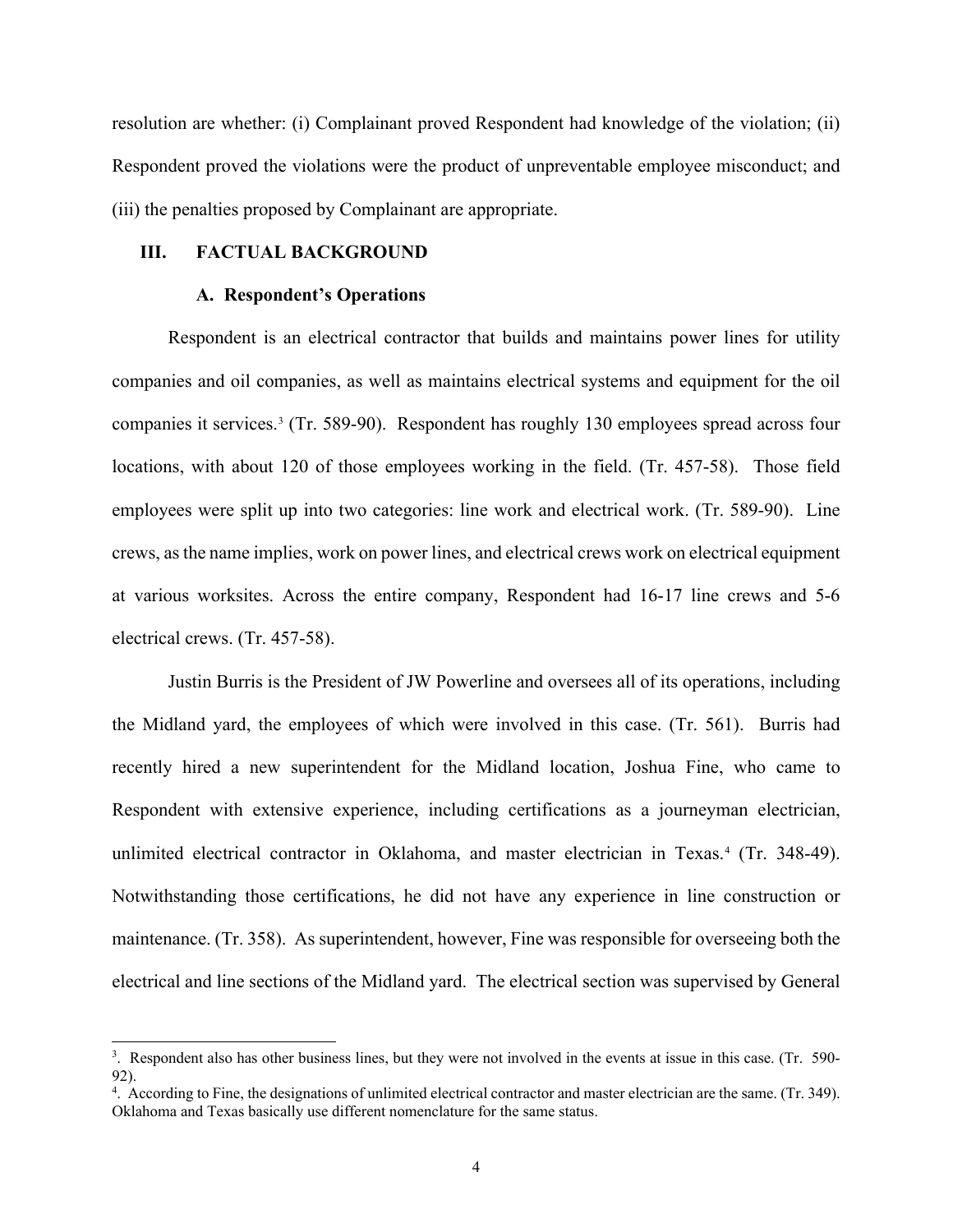Foreman Glenn Walker and the line section was supervised by General Foreman Mojias Williams. (Tr. 334). Burris hired Fine with the expectation he would learn the ins and outs of line work over time, but he was principally concerned with the electrical side of the operation, which was in need of support. (Tr. 358). Because of Fine's credentials, Burris brought him on and set him to work before orientation training, which typically took place on the first of the month. (Tr. 578). Although Fine did not receive formal training, Burris had the safety director give Fine a brief primer on the use and importance of Job Safety Analyses. (Tr. 362-63, 578).

### **B. Respondent's Safety and Training Program**

Although there are two principal divisions of Respondent's operations, they are more or less governed by the same set of policies and are provided the same training. (Tr. 67, 361-62). According to CSHO Daniels' investigation, all of Respondent's employees attend the same training sessions on de-energization, lockout/tagout, job briefings, and grounding. (Tr. 67; Ex. C-20, C-25, R-1). Insofar as the content of the classroom training was concerned, linemen and electricians received the exact same information about the foregoing topics. (Tr. 216). This appears to be consistent with Burris' belief that the basic principles behind electrical work, regardless of whether it is line work or equipment, are the same. (Tr. 617).

According to CSHO Daniels, Respondent's policies were sufficient to address the hazards at issue in this case and the training provided by Respondent was given to all crew members involved (with the exception of Fine). (Tr. 247-48). As will be discussed later in this decision, however, it is unclear what program of monitoring, if any, Respondent had implemented to ensure its policies and OSHA regulations were being followed in the field. (Tr. 315). There was no evidence of any consistent monitoring/auditing program indicating the number, frequency, or duration of workplace inspections occurring outside of the workplace, which is most of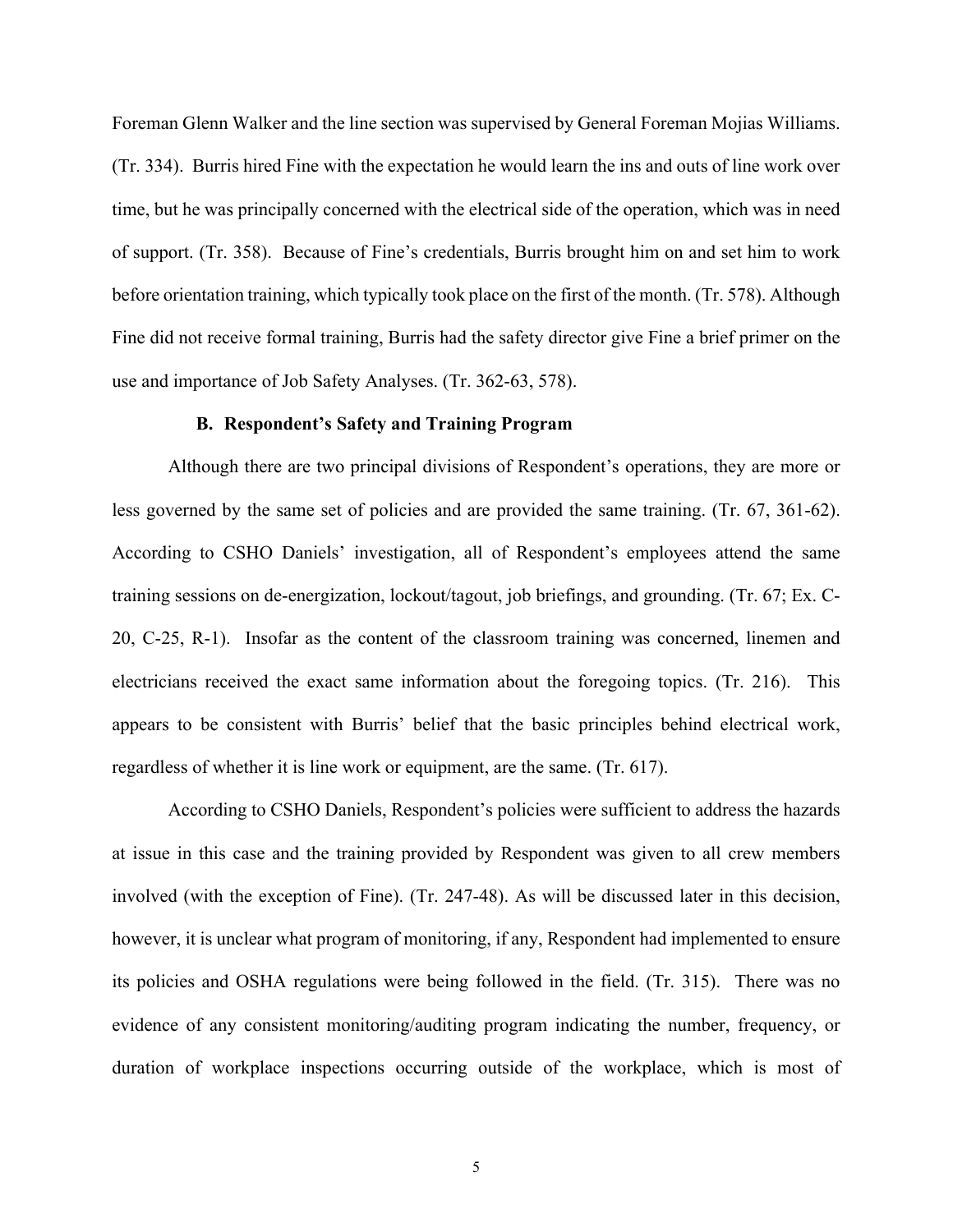Respondent's business. Instead, there is only evidence of remote monitoring via GPS and a proposed program of remote JSA submission, which was not implemented until after the accident. (Tr. 201, 581-82; Ex. C-22). This is borne out by the evidence, which shows that, prior to the incident on May 2-3, Respondent's only documented disciplinary actions involved: speeding in company vehicles caught on GPS software; failure to wear personal protective equipment (PPE) at Respondent's yard; and no-call, no-shows, which are not safety-related violations. (Tr. 201-207; Ex. C-22). Burris testified he once fired an entire crew on the spot for failing to complete a JSA and not wearing proper PPE. (Tr. 568). However, his observation appears to be a result of happenstance: he noticed the crew working on the side of the road while on his way to another client's location. (Tr. 568). Further, while Burris testified they had an audit program, he qualified what he meant by discussing programs designed to ensure people were qualified to perform jobs, such as equipment operators and doing electrical safety training. (Tr. 579-81).

 While Burris claims to have fired "people" before the accident, there was no documentation submitted in support of this to substantiate the reason for the termination, nor the way the behavior justifying the termination was discovered. (Tr. 568). While there may have been weaknesses in the HR and safety departments prior to Burris becoming president, this does not explain the lack of any in-the-field disciplinary actions or evidence of employee monitoring. Burris admitted his crews conduct late-night, on-call repairs at least once a week, and yet there appears to be no evidence these employees, or any field employees for that matter, were ever monitored as part of a programmed inspection regime. (Tr. 467). Indeed, it was not until after the incident occurred that Respondent's records of discipline took a notable jump in number or indicated inspections occurring in the field. [5](#page-5-0) (Tr. 632-35; Ex. C-22, C-35). The dearth of such records prior to the

<span id="page-5-0"></span> $5$ . Even then, Complainant's counsel was quick to point out that many of the individual violations were the result of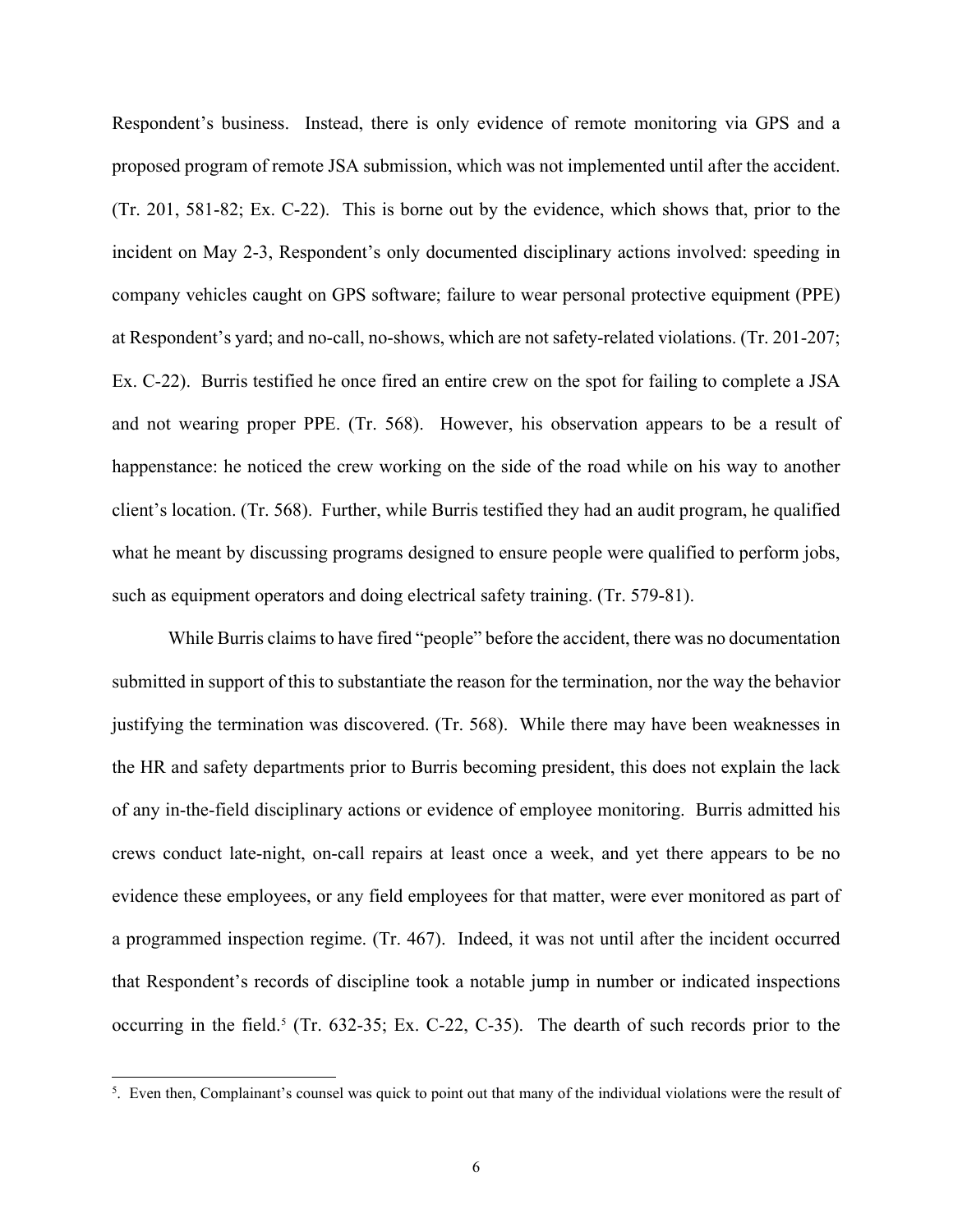accident, and the overwhelming amount of documented actions post-incident, suggests some failures of previous leadership, whether documentary or otherwise, lingered. It is also worth noting not one of the employees involved were disciplined, even though Respondent admitted OSHA regulations and company rules were violated.

#### **C. Events of May 2-3, 2018**

 On May 2, 2018, Burris received a call from one of its clients, CrownQuest, who reported it had lost power on a salt-water disposal unit (SWD) after a thunderstorm had come through the area. (Tr. 466, 589). Burris contacted Fine, who sent out Glenn Walker to restore electricity to CrownQuest's equipment. (Tr. 466). When he was unable to restore power locally, it became clear that a power line had been damaged. (Tr. 495-96). Walker contacted Mojias Williams, Respondent's general foreman for line-side operations, who called in M.T. and Art Mejia, the oncall linemen for that night. (Tr. 234, 250). M.T. and Mejia traveled to Respondent's yard, got a company truck, and traveled out to CrownQuest's Nail Ranch location, which was in a remote, rural area in Midland, Texas. (Tr. 442-43). M.T. was a crew foreman, who, under normal circumstances, would oversee a crew of four, and Mejia was his helper. (Tr. 468-69).

M.T. and Mejia met up with Walker at the Nail Ranch location to check meters and walk the lines to identify the location of the line break. (Tr. 61-63, 251-52). The roads in the area are winding and there are no street lights, which meant the crew had to rely on vehicle headlights and flashlights to see. (Tr. 442-443). In order to be more efficient, Mejia paired with Walker and walked one way, while M.T. walked the other in order to find the source of the outage. (Tr. 251- 52). Eventually, M.T. identified a broken power line, which he believed was causing the power outage, and let Mejia and Walker know. (Tr. 62-63). Without isolating the line, M.T. tested it with

singular incidents wherein multiple people were cited for the same failure, i.e., completing a JSA and lock out tag out ("LOTO').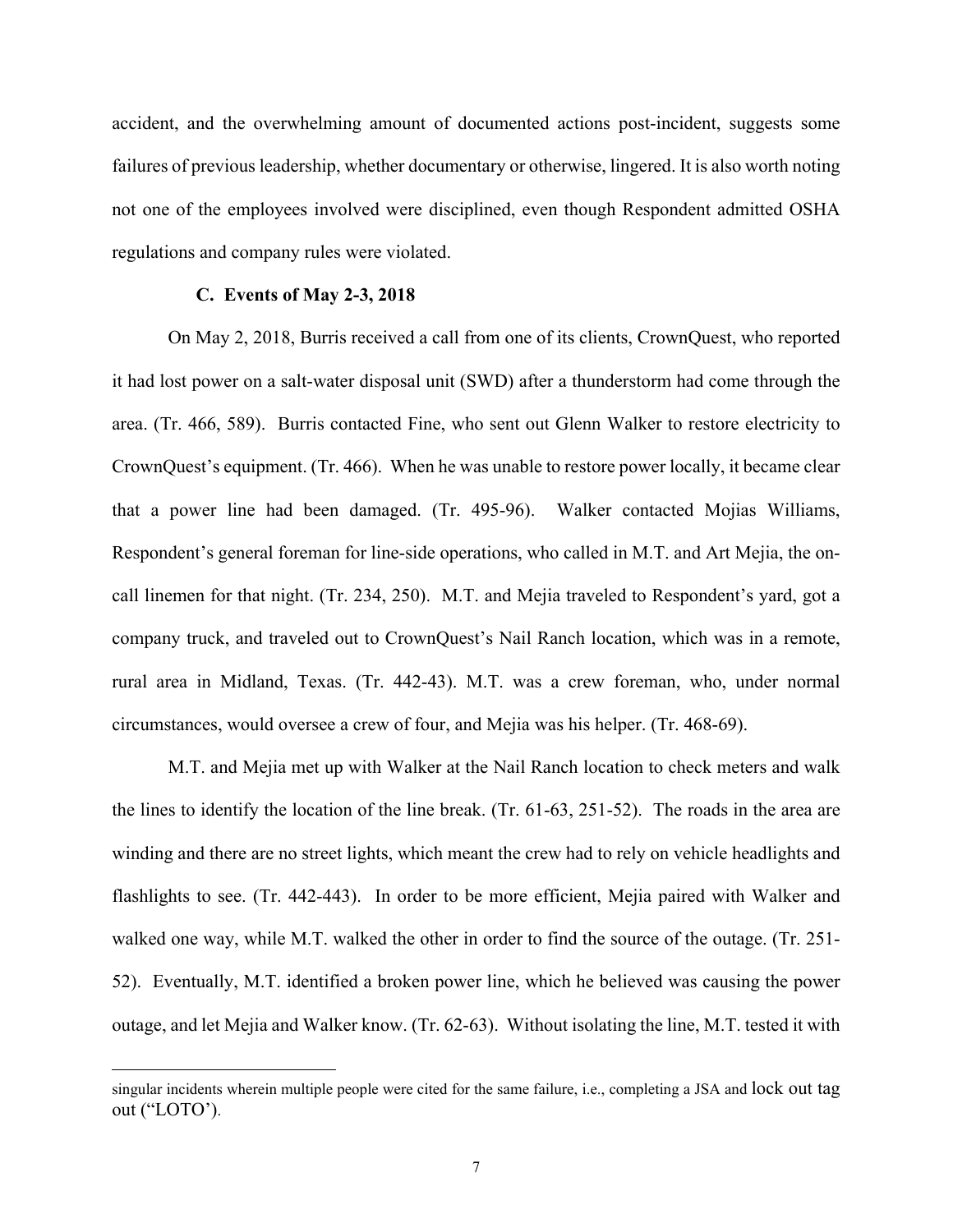a voltage meter, and confirmed it was dead. (Tr. 63). After testing it, Walker, Mejia, and M.T. drove 200 yards down the road to the primary meter, which they incorrectly believed was the power source for the downed line, and pulled the fuses. (Tr. 63-64, 475-77). Although they pulled the fuses, none of the crew members locked out or tagged the meter. (Tr. 476-77).

The crew contacted Williams and told him they needed a size 1/0 splice to fix the broken line. (Tr. 497). Williams asked if M.T. was sure he properly identified a CrownQuest line, because CrownQuest typically used a size-two line. (Tr. 68). M.T. told Williams he had walked the line and affirmed it was, in fact, CrownQuest's. (Tr. 68). In response, Williams contacted Terry Shipman, Respondent's Master of Record, so the crew could obtain the necessary 1/0 splice. (Tr. 69). Shipman called Fine, who agreed to open the warehouse for M.T. and Mejia and volunteered to replace Walker at Nail Ranch, because Walker had another shift scheduled the next morning. (Tr. 70-71, 365-66).

M.T. and Mejia drove back to the yard and met Fine at the warehouse, where they retrieved the splice. (Tr. 71). Traveling in a separate company truck, Fine followed M.T. and Mejia back to the location of the broken line. (Tr. 71-72). On the way back to the site of the broken line, M.T., Mejia, and Fine stopped at an air switch just a short distance away to the northwest. (Tr. 72, 371- 76; Ex. C-33). M.T. showed Fine the box on the pole and told him a lock had been applied to the switch. Fine never actually saw the lock, which, it was later discovered, did not belong to any of Respondent's employees. (Tr. 374-75, 471). Once they reached the broken line, Fine asked Mejia whether he and M.T. had filled out a JSA. (Tr. 434). Mejia indicated they had; though, Fine did not ask to see a copy of the JSA. (Tr. 434; Ex. C-21 at DOL383). Being unfamiliar with the process of reconnecting a line, Fine asked M.T. how he could verify the line was, in fact, dead. (Tr. 378- 79). M.T. took out a screwdriver and hovered it over the top of the line on the north and south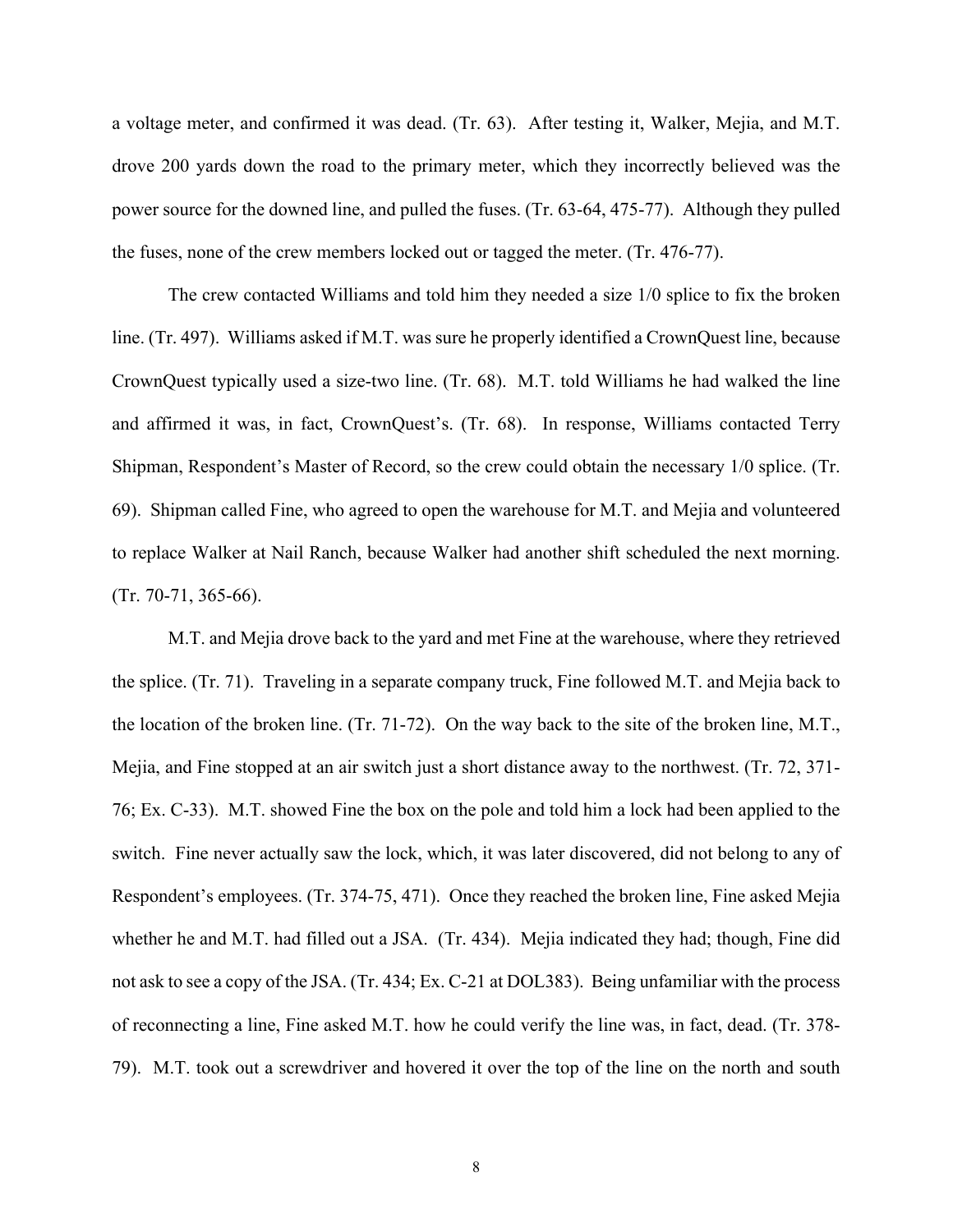sides of the break. (Tr. 377). This process, which M.T. referred to as "fuzzing", is a violation of company policy; though Fine testified he did not know that at the time.<sup>[6](#page-8-0)</sup> (Tr. 379; Ex. C-11 at 467). M.T. told Fine if the line was energized, electricity would arc to the screwdriver. (Tr. 387). There was no arc, which illustrated the line was not energized at that time, and which the crew believed was the result of the air switch being locked out and the meter's fuses being pulled.

As it turned out, the broken line belonged to Oncor, the local utility company.<sup>[7](#page-8-1)</sup> (Tr. 383; Ex. R-10). Whether due to the darkness, distraction, or the manner in which the power line from Oncor split at the post where CrownQuest's line began, M.T. mistakenly traced the path of the line, and what he believed was CrownQuest's line was, in fact, Oncor's. Thus, when the fuses were pulled on the primary meter and the lock on the air switch was identified, they did not cut off power to the line M.T. proposed to fix. (Tr. 394). In reality, the line was powered down because a recloser, which serves as an automated circuit breaker, had tripped and had not been reset by Oncor. (Tr. 384, 477). The recloser was located approximately 5 miles away from the broken line, and there is no evidence any of Respondent's employees visited it. (Tr. 477).

After fuzzing the line to Fine's apparent satisfaction, M.T. instructed Mejia that he needed a hoist to splice the separated lines together. (Tr. 380-88). Fine used his cellphone flashlight to help Mejia locate the hoist in the back of the service truck. (Tr. 441). Realizing one hoist was insufficient, M.T. asked Mejia and Fine to retrieve an additional hoist. (Tr. 76). At some point while Mejia and Fine were retrieving the second hoist, an Oncor employee reset the reclosure, causing the line M.T. was working on to be re-energized. (Tr. 76-77). As a result, M.T. was

<span id="page-8-0"></span><sup>&</sup>lt;sup>6</sup>. The Court finds this hard to believe. Not only did Fine have extensive qualifications and knowledge that would highlight such a practice as improper, he also testified he testified he would use a voltmeter on an outlet, which might have 220V of electricity compared to the 7200-plus volts that are found on overhead power lines. (Tr. 379).

<span id="page-8-1"></span><sup>&</sup>lt;sup>7</sup>. Although Respondent occasionally performed work for Oncor, the utility's own employees typically performed repairs after a loss of power.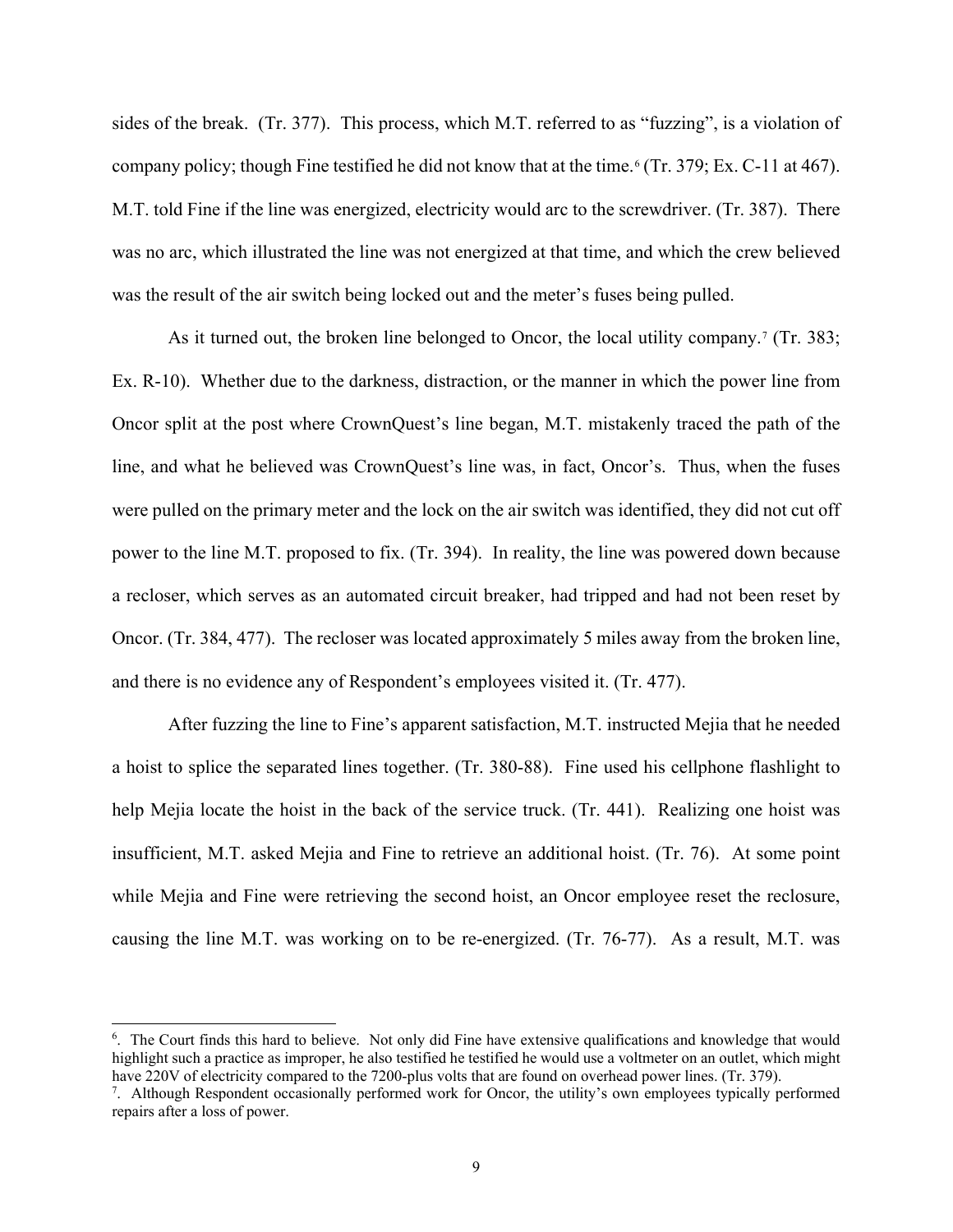electrocuted when 14,400 volts coursed through the line he mistakenly believed was de-energized. (Tr. 77, 188).

# **IV. BURDEN OF PROOF AND LAW APPLICABLE TO 5(a)(2) VIOLATION**

To establish a *prima facie* violation of a specific standard promulgated under section  $5(a)(2)$  of the Act, the Secretary must prove by a preponderance of the evidence that: (1) the standard applies to the cited condition; (2) the terms of the standard were violated; (3) one or more of the employer's employees had access to the cited conditions; and (4) the employer knew, or with the exercise of reasonable diligence could have known, of the violative conditions. *Ormet Corporation*, 14 BNA OSHC 2134 (No. 85-0531, 1991).

The Secretary must establish his *prima facie* case by preponderance of the evidence. *See Hartford Roofing Co*., 17 BNA OSHC 1361 (No. 92-3855, 1995).

"Preponderance of the evidence" has been defined as:

The greater weight of the evidence, not necessarily established by the greater number of witnesses testifying to a fact but by evidence that has the most convincing force; superior evidentiary weight that, though not sufficient to free the mind wholly from all reasonable doubt, is still sufficient to incline a fair and impartial mind to one side of the issue rather than the other.

Black's Law Dictionary, "Preponderance of the Evidence" (10th ed. 2014).

# **V. ANALYSIS, FINDINGS OF FACT AND LEGAL APPLICATION**

As noted above, Respondent admits to the first three elements of a section  $5(a)(2)$  violation for each of the cited standards, including applicability of the standard, the terms of the standard were violated, and its employees were exposed to a hazard. *See* Amended Joint Stipulation Statement. The only element of Complainant's *prima facie* case before the Court is knowledge, which also implicates Respondent's claim of unpreventable employee misconduct. With respect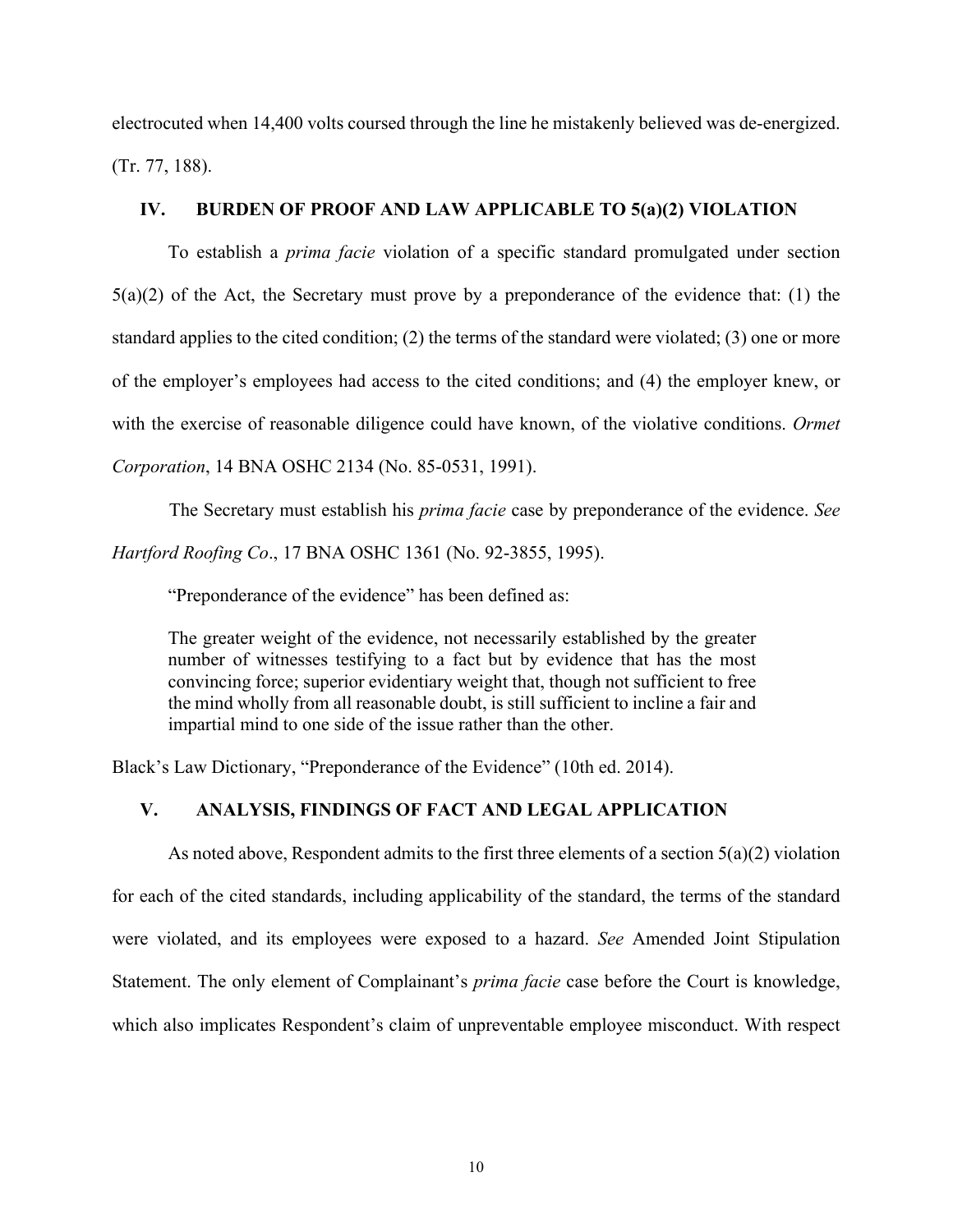to each of the citation items, the Court finds Respondent knew or, with the exercise of reasonable diligence, should have known of the violative conditions.

## **A. Law Applicable to Knowledge Analysis**

To prove this element, Complainant must show Respondent knew or, with the exercise of reasonable diligence, could have known of the violation. *Dun-Par Engineered Form Co.*, 12 BNA OSHC 1962, 1965 (No. 82-928, 1986). The key is whether Respondent was aware of the conditions constituting a violation, not whether it understood the conditions violated the Act. *Phoenix Roofing, Inc.*, 17 BNA OSHC 1076, 1079–80 (No. 90-2148, 1995). Complainant can prove knowledge of an employer through the knowledge, actual or constructive, of its supervisory employees. *Dover Elevator Co.*, 16 BNA OSHC 1281, 1286 (No. 91-862, 1993). If a supervisor is, or should be, aware of a hazardous condition, it is reasonable to charge the employer with that knowledge. *See Mountain States Tel. & Tel. Co. v. OSHRC*, 623 F.2d 155, 158 (10th Cir. 1980).

Because this case originated in the 5th Circuit, and due to the unique facts of this case, the analysis is more complicated. *See Kerns Bros. Tree Serv.*, 18 BNA OSHC 2064, 2067 (No. 96- 1719, 2000) ("Where it is highly probable that a Commission decision would be appealed to a particular circuit, the Commission has generally applied the precedent of that circuit in deciding the case—even though it may differ from the Commission's precedent.") (citing 29 U.S.C. § 660(a), (b)). Under Commission precedent, as well as that of other circuit courts, Complainant meets its *prima facie* burden when a supervisor engages in violative conduct. Because the supervisor is aware of his own conduct, such knowledge can be imputed to his employer. *See Empire Roofing Co.*, 25 BNA OSHC 2221 (No. 13-1034, 2016) ("Under Commission precedent, the Secretary can establish the knowledge element of his burden of proof by imputing a supervisor's knowledge of a violative condition, including knowledge of his or her own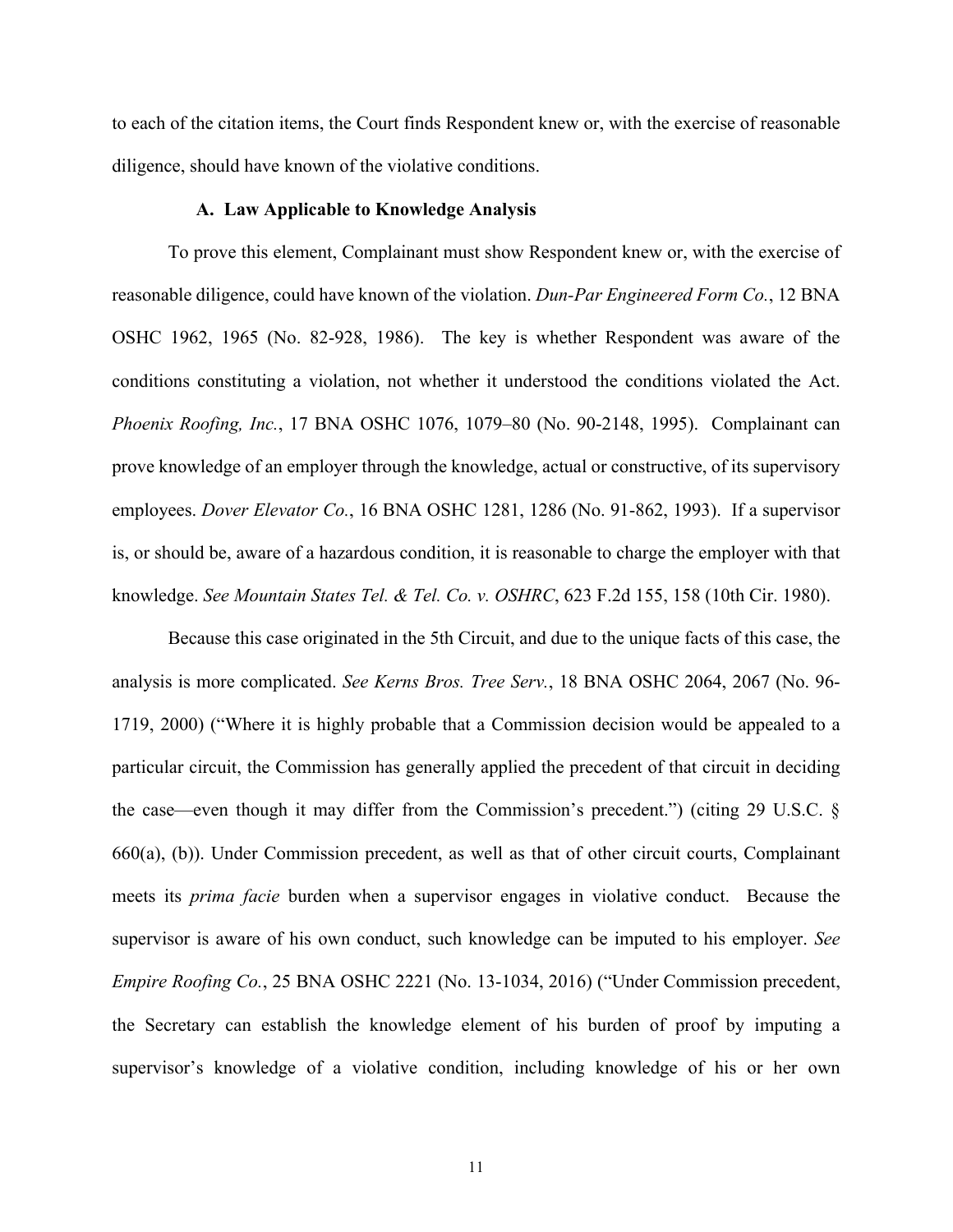misconduct, to the employer."). This can be rebutted by Respondent showing the supervisor's conduct was not foreseeable by pleading the unpreventable employee misconduct defense. *See Archer-Western Contractors, Ltd*, 15 BNA OSHC 1013, 1017 (No. 87-1067, 1991) (holding defense of unpreventable employee misconduct involving a supervisor requires proof employer took all feasible steps to prevent incident, including adequate instruction and supervision of the supervisor).

According to the 5th Circuit, however, the Commission improperly relieves the Secretary of its burden of proof as to knowledge in this situation. *See W.G. Yates*, 459 F.3d 604, 609 (5th Cir. 2006). Before imputing to an employer the knowledge of a supervisor whose misconduct is the subject of the citation, the 5th Circuit requires the Secretary to show "the employer's safety policy, training, and discipline" are insufficient such that the supervisor's conduct was foreseeable. *Id.* at 608. In other words, the standard for proving foreseeability is ostensibly the same as the standard of proof for establishing the supervisory misconduct defense, albeit in reverse. *See W.G. Yates*, 459 F.3d at 609 n.7 ("Thus it appears that the required considerations for this affirmative defense closely mirror the foreseeability analysis required to determine if a supervisor's knowledge of his own misconduct, contrary to the employer's policies, can be imputed to the employer.").

In decisions subsequent to *Yates*, the 5th Circuit has clarified its holding is a narrow one. For example, in *Byrd Telecom, Inc.*, the court upheld an ALJ's determination that the employer had constructive knowledge of the violation because it had no work rules governing the violation, did not properly train its employees, and failed to discipline the supervisor who engaged in the misconduct. *Byrd Telecom, Inc.*, 657 Fed. Appx. 312, 316 (5th Cir. 2016) (unpublished). In other words, the inadequacy of the employer's program alone was sufficient to establish the employer's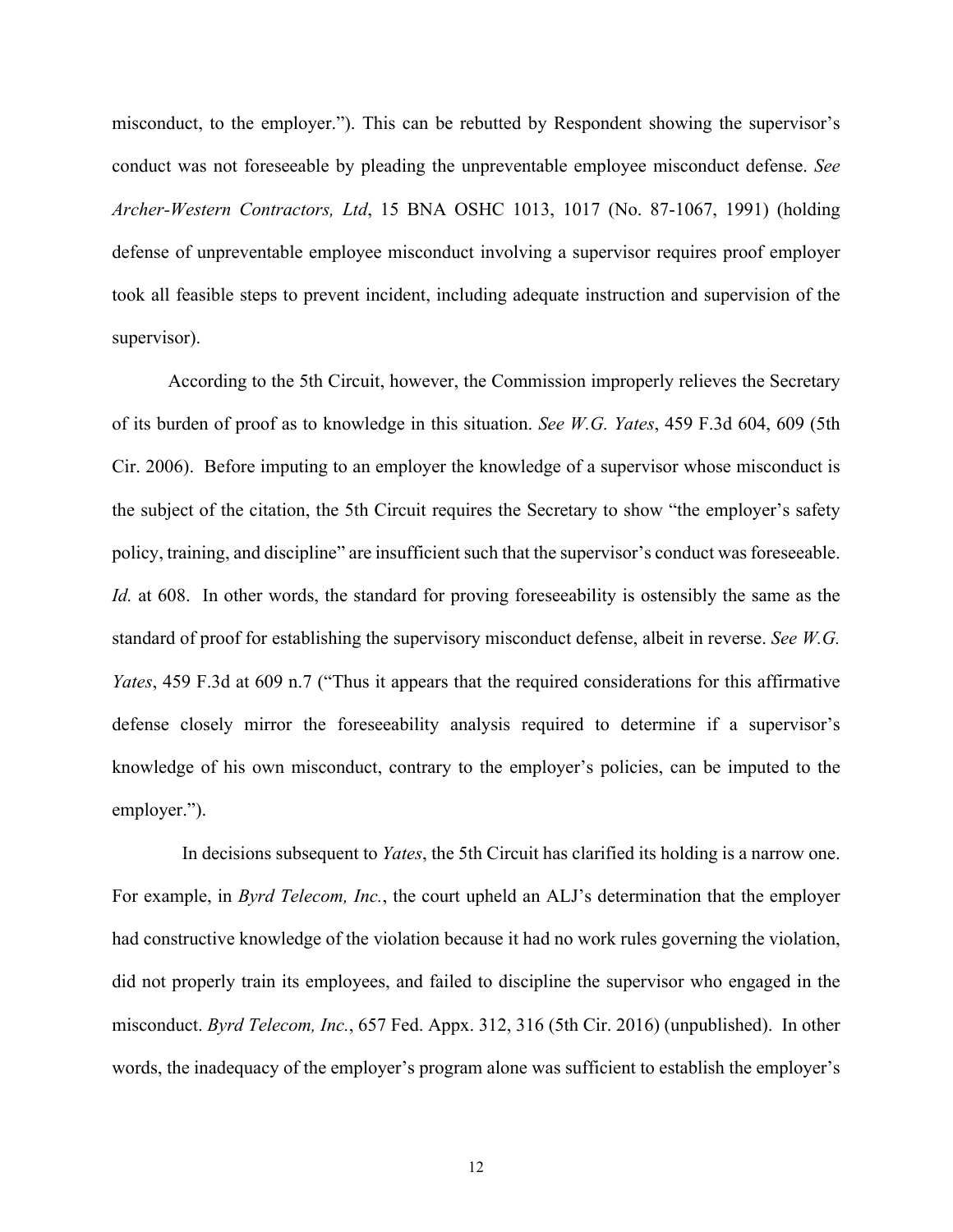constructive knowledge "[i]rrespective of who was serving as foreman", thereby rendering any such supervisor's misconduct as foreseeable. *Id.*

"[A]n employer has a general obligation to inspect its workplace for hazards." *Hamilton Fixture*, 16 BNA OSHC 1073, 1993 WL 127949 at \*16 (No. 88-1720, 1993) (citing *Automatic Sprinkler Corp. of America*, 8 BNA OSHC 1384, 1387 (No. 76-5089, 1980)). The scope of that obligation "requires a *careful and critical examination* and is not satisfied by a mere opportunity to view equipment." *Austin Comm. v. OSHRC*, 610 F.2d 200, 202 (5th Cir. 1979). Some factors to assess whether an employer has exercised reasonable diligence include an employer's "obligation to inspect the work area, to anticipate hazards to which employees may be exposed, and to take measures to prevent the occurrence." *Frank Swidzinski Co.*, 9 BNA OSHC 1230, 1233 (No. 76-4627, 1981). Additionally, an employer "cannot claim lack of knowledge resulting from its own failure to make use of the sources of information readily available to it." *Wiley Organics, Inc. d/b/a Organic Tech*, 17 BNA OSHC 1586, 1597 (No. 91-3275, 1996), *aff'd* 124 F.3d 201 (6th Cir. 1997); *see also N&N Contractors, Inc.*, 18 BNA OSHC 2121 (No. 96-0606, 2000) ("Reasonable diligence implies effort, attention, and action; not mere reliance upon another to make violations known.").

Constructive knowledge, just like actual knowledge, can be imputed to the employer through the knowledge of its supervisory employees. *Dover Elevator Co.*, 16 BNA OSHC 1281, 1286 (No. 91-862, 1993). If a supervisor is, or should be, aware of a hazardous condition, it is reasonable to charge the employer with that knowledge. *See Mountain States Tel. & Tel. Co. v. OSHRC*, 623 F.2d 155, 158 (10th Cir. 1980).

# **B. Citation 1, Item 1a**

Complainant alleged a serious violation of the Act in Citation 1, Item 1a as follows: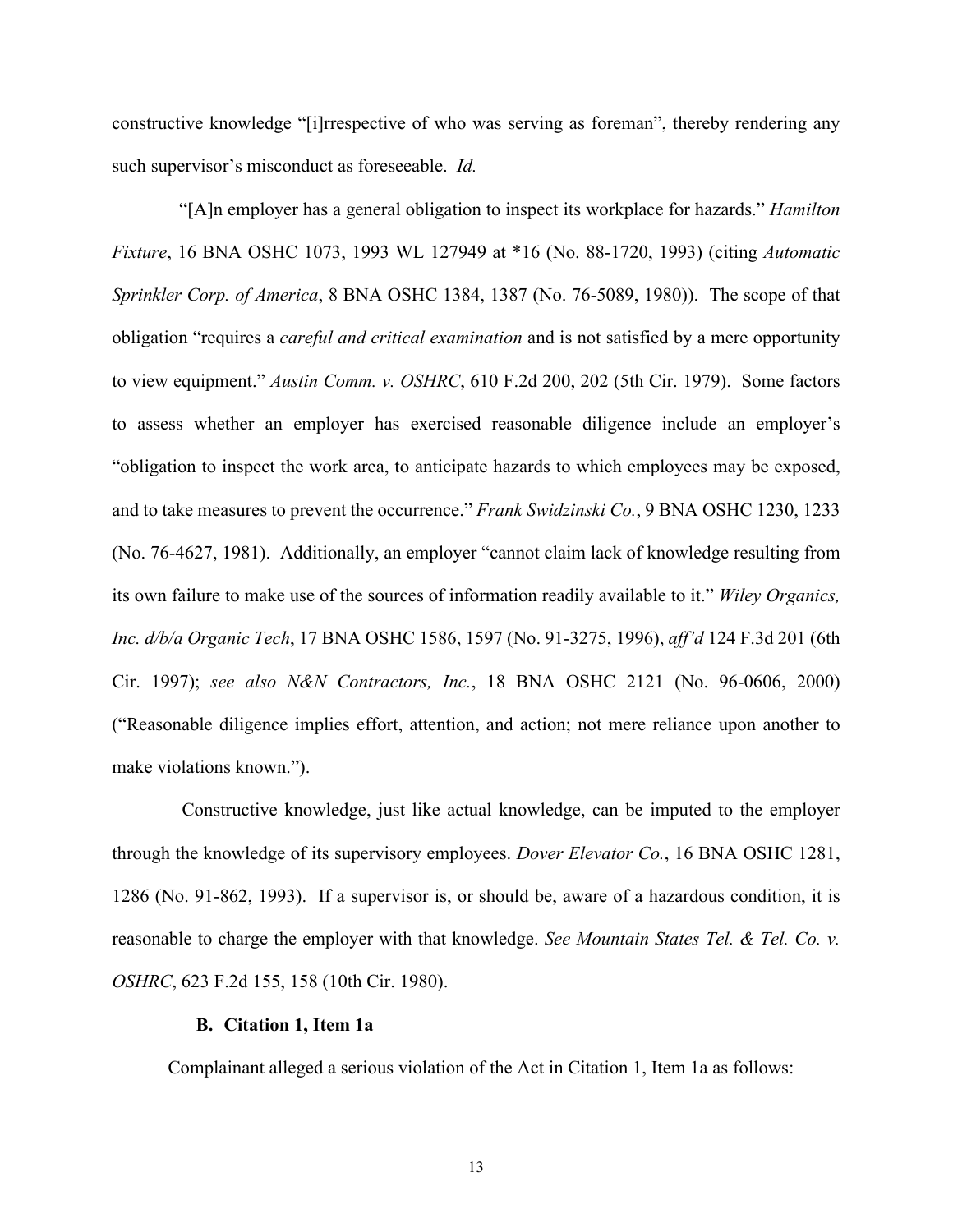29 CFR 1910.269(a)(4): Existing characteristics and conditions of electrical lines and equipment that are related to the safety of the work to be performed shall be determined before work on or near the lines or equipment is started:

On or about May  $2<sup>nd</sup>$  and May  $3<sup>rd</sup>$ , 2018, the employer did not ensure that the existing characteristics and conditions of electrical lines, related to the safety of work, was determined before work was started. This exposed the employees to electrical hazards.

*See* Citation and Notification of Penalty.[8](#page-13-0)

As noted above, multiple supervisors took part in the decision-making and repair process leading to M.T.'s electrocution, including Walker, Williams, Fine, and M.T.<sup>9</sup> Complainant contends Walker, Williams, and Fine all qualify as supervisors whose knowledge could (and should) be imputed to Respondent with respect to M.T.'s failure to identify the line as belonging to CrownQuest.[10](#page-13-2) Respondent argues Walker and Williams' roles in the process were minimal; that Fine lacked the requisite knowledge as a superintendent-in-training to qualify as a supervisor whose knowledge should be imputed; and that M.T.'s actions were unforeseeable. With regard to this citation item, the Court agrees with Respondent as to Walker, Williams, and Fine. However, with regard to M.T., the Court finds Respondent had constructive knowledge of the violation.

While there is some cachet to Complainant's argument that Williams should have known M.T. misidentified the line, it is unclear what more he could have reasonably done under the

<span id="page-13-0"></span><sup>8</sup> . The Citation and Notification of Penalty was amended (twice) by Complainant. The most up-to-date version of the Citation narrative is contained in the Court's *Order Granting Unopposed Motion to Correct Typographical Error in the Secretary's Unopposed Motion to Amend Citation and Complaint*. This is the case for each reference to the Citation and Notification of Penalty.

<span id="page-13-1"></span> $9.$  At trial Respondent questioned whether M.T. could properly be characterized as supervisor. (Tr. 33). The evidence shows M.T. was designated as a crew foreman, and would typically be in charge of a crew of four individuals. Though he did not have a full crew on the night of May 2-3, 2018, he had a helper, Mejia, whom he directed to perform tasks and for whom he was responsible. *See Tampa Shipyards, Inc.*, 15 BNA OSHC 1533, 1537 (No. 86-630, 1992) ("An employee who has been delegated authority over other employees, even if only temporarily, is considered to be a supervisor for the purposes of imputing knowledge to an employer.").

<span id="page-13-2"></span><sup>&</sup>lt;sup>10</sup>. Complainant opted to not discuss M.T. as a supervisor's knowledge should be imputed to Respondent in its principal arguments, but instead focused on the two general foremen and the superintendent. Perhaps because Complainant asserts *Yates* is inapplicable to the present case that it only addresses M.T. as a source of imputable knowledge in its response to the Court's certified questions.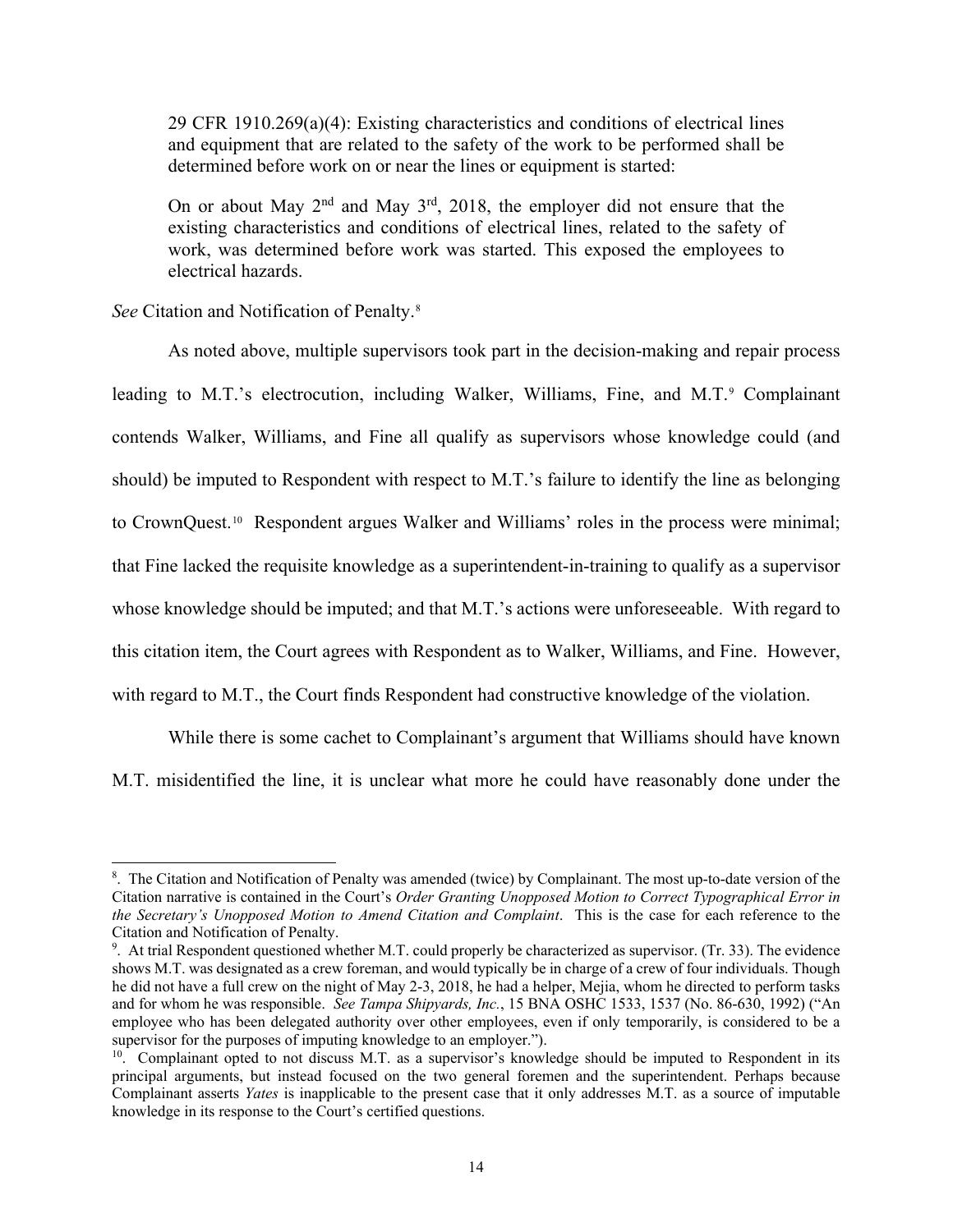circumstances. When M.T. called in with Mejia and Walker, he told Williams he found the downed line and needed a 1/0 splice to repair it. Because CrownQuest did not typically use 1/0 cable on its power line, Williams asked M.T. whether he was sure the line belonged to CrownQuest and whether M.T. had walked the line to ensure that was the case. M.T. assured Williams he had done so. Burris testified CrownQuest had multiple contractors that worked on its lines, any of whom could have installed a different size cable in response to a growing power load. (Tr. 498). Considering Williams was not at the worksite, the Court finds he exercised reasonable diligence by asking follow-up questions in response to unusual information; namely, when he asked whether his experienced crew foreman performed an adequate survey of the line.

Walker's role in the matter was even further attenuated: he was initially called out to perform electrical repairs on equipment but could not do so until the lines were repaired. He helped Mejia and M.T. find the downed wire and was around during the phone call to Williams, the line supervisor, but otherwise was uninvolved in the decision-making process or repair. It is unclear to what extent he participated in the phone call or what the information discussed during the call should have prompted him to do, given his primary sphere of knowledge was in electrical equipment and not line work. Once the conversation with Williams concluded, Walker returned to work on the equipment in the oil fields. Given these facts, the Court sees no reason why Walker would react any differently than Williams, who asked M.T. whether he had properly identified the line.

As for Fine, the Court finds this is one instance where his overall lack of knowledge regarding line work matters. It was not until after M.T. had "identified" the line and Williams had asked him whether he had confirmed that fact when Fine entered the picture. (Tr. 429). According to Fine, he was contacted by Shipman to open the warehouse to get a 1/0 Autosplice for M.T. and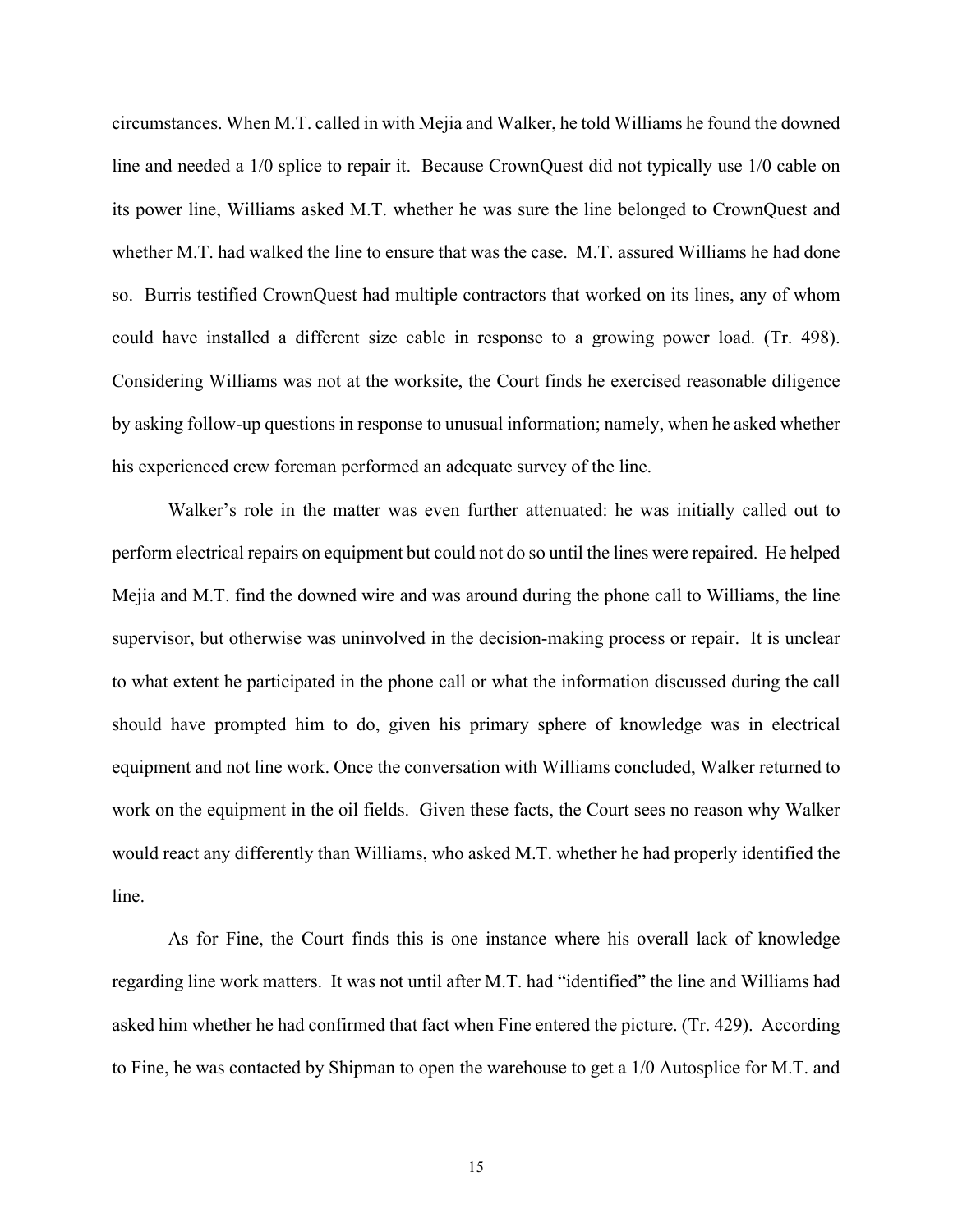Mejia. (Tr. 429). Shipman commented they "don't use them" to which Fine responded, "I don't even know what that is, but I'll open the warehouse." (Tr. 429). Given Fine's relative lack of knowledge about line sizes, splices, and what size line CrownQuest used specifically, the Court disagrees with Complainant that Fine's conversation with Shipman should have raised a red flag. Given his inexperience, it is unclear whether Fine would have known there was a concern about operating on an incorrect line; indeed, under such circumstances, it would make sense for him to rely on a competent person with more experience.<sup>[11](#page-15-0)</sup> As such, the Court finds Complainant failed to prove Fine did not exercise reasonable diligence when he failed to ask how M.T. knew the line belonged to CrownQuest.

As regards M.T., however, the Court finds he should have known the line did not belong to CrownQuest and that his failure to exercise reasonable diligence under the circumstances was foreseeable by Respondent. Respondent attributed M.T.'s misidentification to his failure to complete a JSA and job briefing prior to conducting a repair, because "one of the purposes of a job briefing would have been to determine the conditions of the line and to ensure the right line was being worked on." *Resp't Br.* at 18. In other words, had M.T. taken the time to perform the company-mandated steps before performing the job, he would have noted the location where the CrownQuest line separated from the Oncor line and correctly identified the line as belonging to Oncor. (Tr. 474, 609; Ex. C-33). This, in turn, would have illustrated that neither of the switches he identified—the primary meter and air switch—would cut off power to that location.

<span id="page-15-0"></span><sup>11.</sup> While inexperience plays a factor under this set of facts, *Thomas Industrial Coatings* does not compel this conclusion. In that case, the Commission determined that a foreman-in-training did not have an adequate view of the violative conduct such that it could conclude he should have known of the violation, nor was it able to ascertain how long the condition existed such that the foreman-in-training would have had opportunity to see it. *Thomas Indus. Coatings, Inc.*, 23 BNA OSHC 2082, 2012 WL 1777086 at \*4 (No. 06-1542, 2012). In either case, the Court notes the status of the foreman as one "in training" had no bearing on the outcome of the case. *Id.*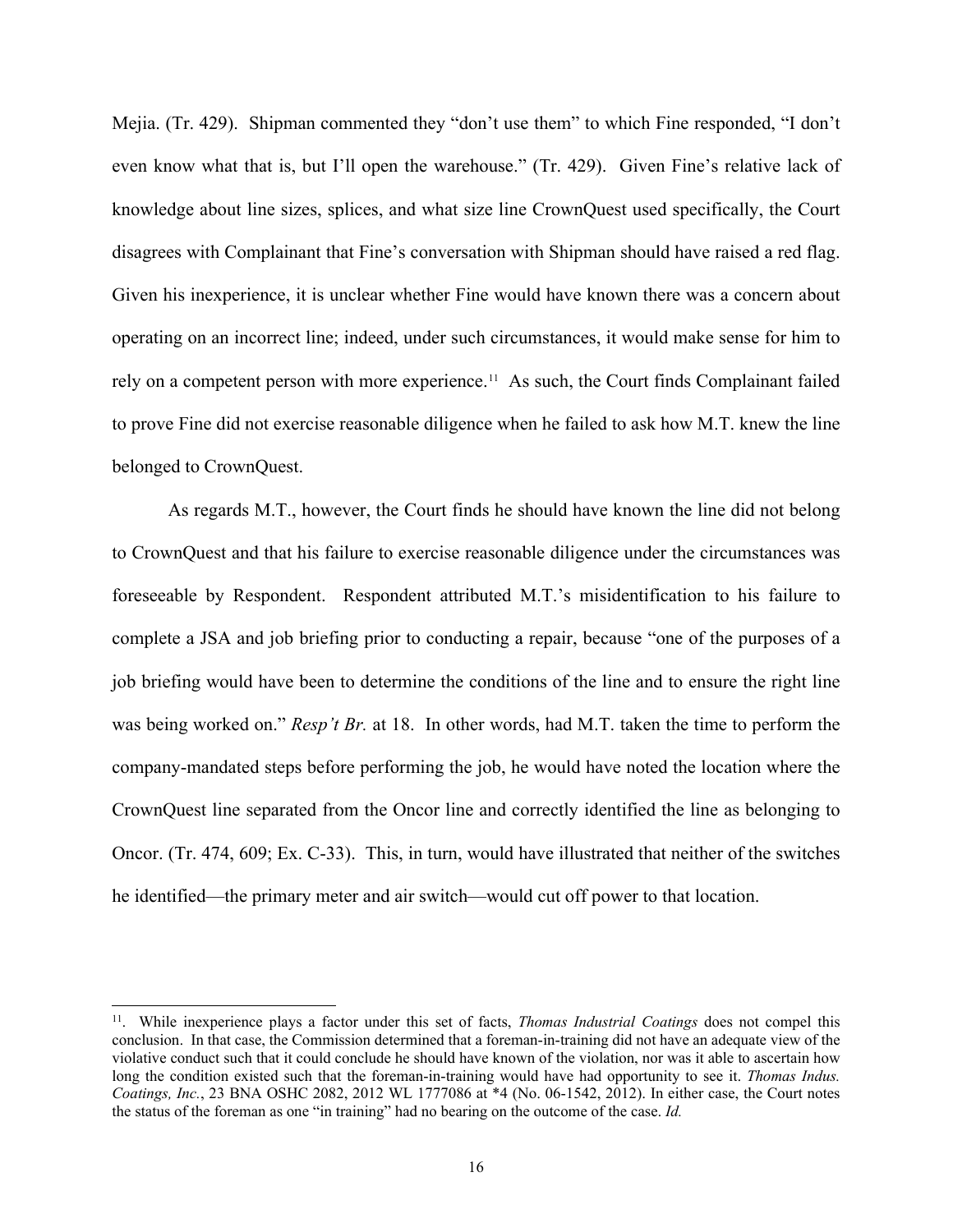Respondent asserts its safety policies, training, and record of discipline illustrate M.T.'s actions were unforeseeable and uncharacteristic. The Court disagrees. Although Respondent claims M.T.'s actions were uncharacteristic, there is no evidence Respondent had a system in place to monitor the behavior of its employees such that it could be said to have exercised reasonable diligence. *See L.E. Meyers Co.*, 16 BNA OSHC 1037 (No. 90-945, 1993) ("[O]ne of the factors considered in determining whether an employer effectively enforced its safety rules are the efforts it took to monitor adherence to those safety rules by supervisory employees.").

There is no dispute Respondent had rules in place to address this particular violation—or the others for that matter—nor does it appear there is any question that M.T. was trained. (Ex. C-3). Complainant contends Respondent's training program was surely inadequate based on the multiple failures that occurred on the night of May 2-3, 2018; however, Complainant does not point to any particular aspect of Respondent's training program that is deficient. On the basis of this evidence, the Court refuses to conclude M.T. was not trained; however, as discussed in more detail below, the fact that all three employees failed to comply with multiple rules while in the field suggests something about Respondent's program was deficient. Perhaps training was lacking; though the more likely conclusion is that Respondent failed to adequately monitor and discipline its employees such that they felt compelled to comply. The Court is most concerned about Respondent's failure to inspect its many and varied workplaces and, as a result, impose meaningful discipline with respect to the work practices that substantially impact safety and health.

As noted above, reasonable diligence reflects an "obligation to inspect the work area, to anticipate hazards to which employees may be exposed, and to take measures to prevent the occurrence." *Frank Swidzinski Co.*, 9 BNA OSHC 1230, 1233 (No. 76-4627, 1981); *see also N&N Contractors, Inc.*, 18 BNA OSHC 2121 ("Reasonable diligence implies effort, attention, and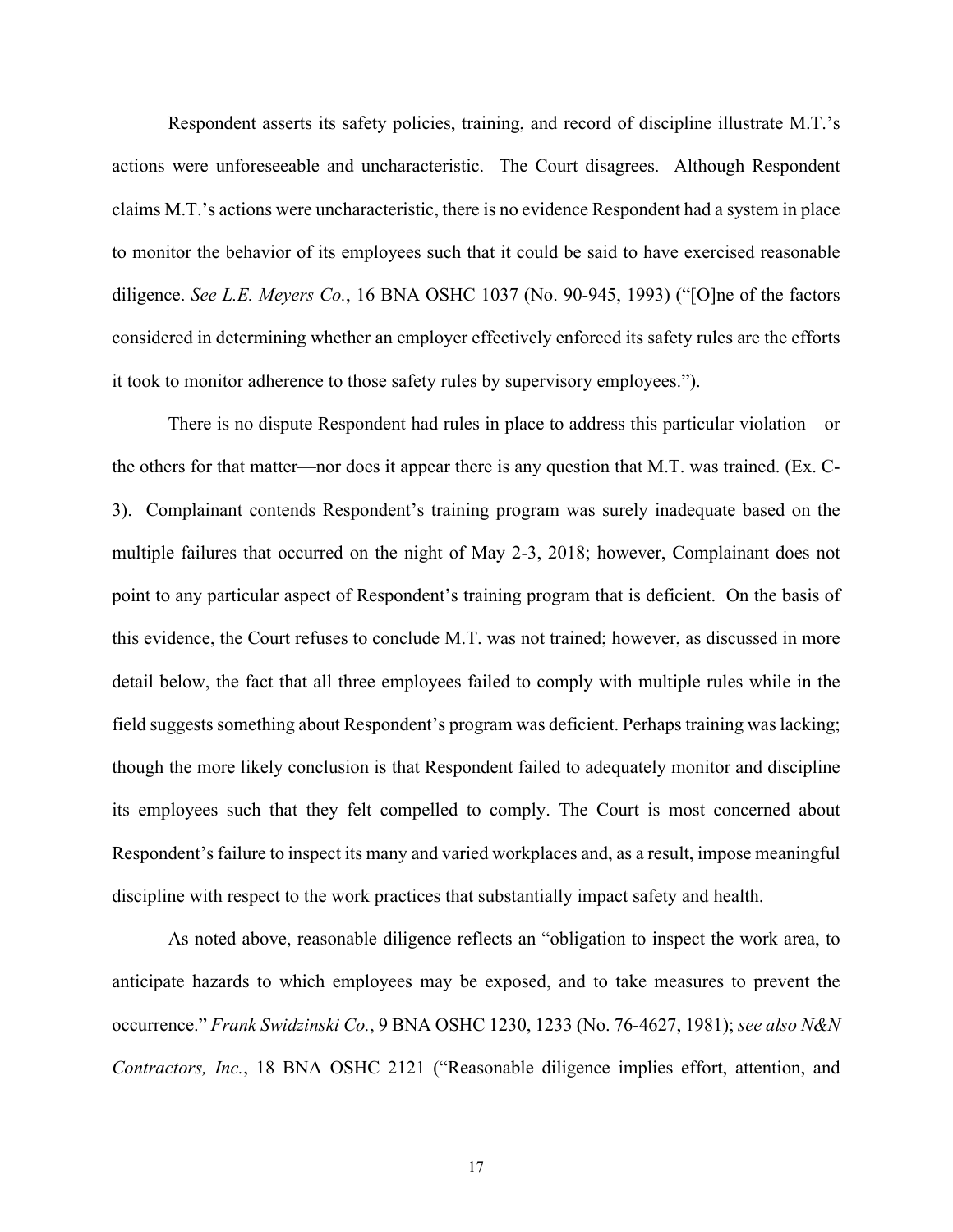action; not mere reliance upon another to make violations known."). There is nothing in Respondent's safety program to indicate the existence of an internal inspection program or to suggest inspections took place at all. Burris' testimony regarding "audits" appear to be a reference to skills tests and certifications for the use of equipment rather than actual inspections occurring in the field, especially of crews performing late-night power line repairs.

The lack of inspections is borne out by the disciplinary notices issued by Respondent prior to the incident on May 3, 2018. Of those disciplinary notices, most were related to speeding and no-call/no-shows. (Tr. 201-208; Ex. C-22). While there were a few disciplinary notices issued for failure to wear a hard hat, those notices were issued to employees working in the yard of Respondent's facilities; not in the field, where a predominant amount of Respondent's work took place. The speeding violations were caught by GPS monitoring, and no-call/no-shows have no relationship to safety and health. In fact, the only record of an in-the-field "inspection", so-called, was Burris' oral account of the time he fired a group of people for failing to wear PPE and draft a JSA. (Tr. 568). Even then, Burris testified he was on his way to another client's location when he happened to observe this crew. Otherwise, by Burris' own admission, the disciplinary notices issued post-May 3, 2018, are the only documented instances of the disciplinary policy being enforced in the field. (Tr. 634).

Respondent had crews working at night under the same conditions as M.T. and Mejia at least once a week, and there is no evidence to suggest any of them had been inspected during the performance of their duties. Commission precedent is rife with examples of what constitutes sufficient monitoring and adequate, targeted discipline. *See Thomas Indus. Coatings, Inc.*, 23 BNA OSHC 2082 (No. 06-1542, 2012) (finding monitoring sufficient when: insurance company performed 9 audits over two-year period, safety manager performed unannounced inspections at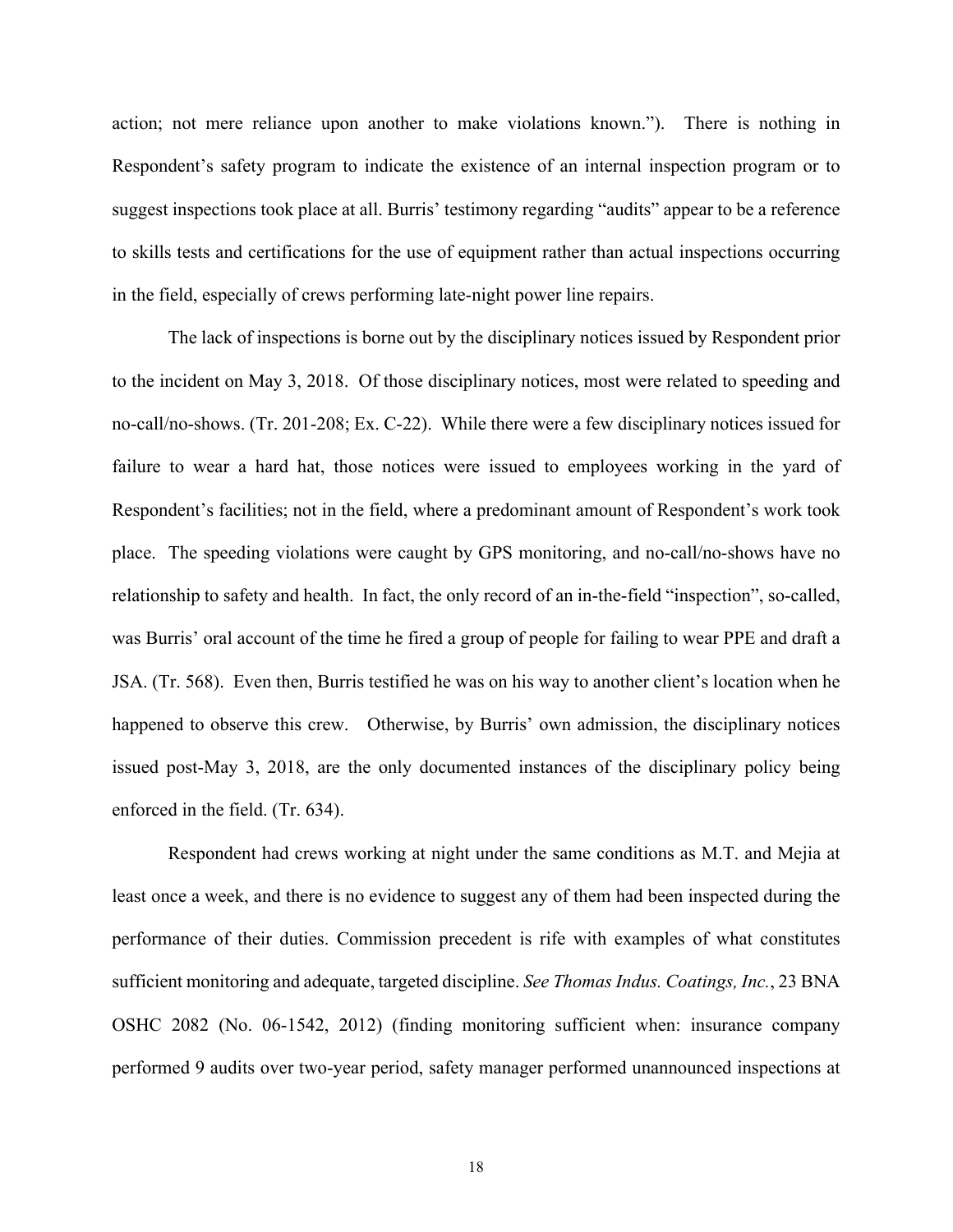various worksites, owner visited specific worksite periodically and inquired about "everything", superintendent walked site weekly and completed checklist evaluating safety issues); *New York State Elec. & Gas Corp.*, 19 BNA OSHC 1227 (No. 91-2897, 2000) (finding, upon remand by circuit court, twice daily visits of 30-45 minutes plus unannounced audits and worker's compensation audits were sufficient); *Stahl Roofing, Inc.*, 19 BNA OSHC 2179, 2182 (No. 00- 1268, 2003) (finding supervision adequate where supervisors visited each work site at least once a day, safety manager visited ten to fifteen sites a week, and company president made unannounced visits to worksites). Indeed, even site visits alone are not enough if the supervisors themselves are not being monitored for compliance with the rules. *See Southwestern Bell Tel. Co.*, 19 BNA OSHC 1097 (No. 98-1748, 2000) (holding employer "failed to take reasonable steps to monitor its site supervisors' compliance" and imputing supervisor's knowledge to it); *Dover Elevator Co.*, 15 BNA OSHC 1378 (No. 88-2642, 1991) (finding that although union conducted periodic safety inspections, employer failed to show it took any measures to monitor adherence to safety rules by supervisory personnel). The lack of persuasive evidence indicating Respondent conducted monitoring of its employees in the field—who are performing high-risk work—undermines its claim its safety program was adequate or its disciplinary record reflected its employees followed the rules. *See L.E. Meyers*, 16 BNA OSHC 1037 (holding scant evidence of disciplinary action, only one of which related to the violations at issue, in face of history of OSHA violations suggests employer safety program insufficient). Burris' blanket statement that audits occurred, without indicating the number, frequency, or duration, is insufficient to show its monitoring program was adequate. Without adequate monitoring of performance, Respondent could not accurately assess whether its rules and policies were being followed. As such, any claim that non-complying behaviors, such as M.T.'s, were unforeseeable, is difficult to accept. Further the fact that neither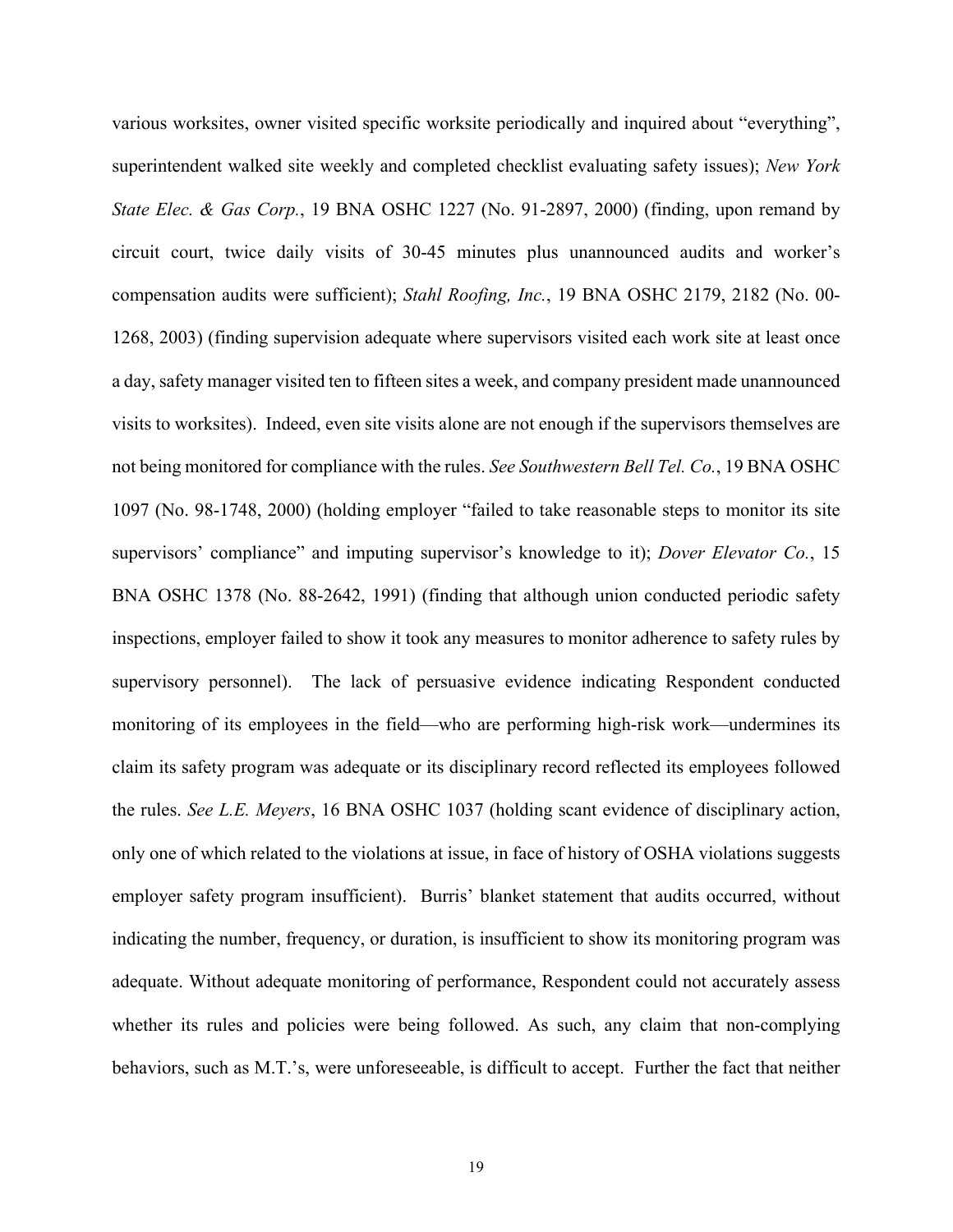Mejia nor Fine were disciplined after the incident also undermines Respondent's suggestion its disciplinary program was adequately enforced. *See Byrd Telecom*, 657 Fed App'x at 316 (citing favorably to ALJ's conclusion that a safety program is inadequate when, amongst other things, Respondent failed to discipline the supervisor involved in the misconduct).

While Respondent suggests prior leadership in the safety and health and human resources arenas failed to document disciplinary actions and conduct monitoring, the Court notes that improvements did not occur when new managers were put into place by Burris. The safety director, Sammy Hunnycut, was hired in February of 2018, and David Roundtree, who was hired to handle training programming, was hired in January 2018. (Tr. 563, 566). The uptick in discipline did not occur until after the incident in this case, suggests some of those prior failures still lingered. Accordingly, the Court finds Complainant established its *prima facie* case for constructive knowledge on behalf of M.T. Because he was a supervisor at the time of the violation, his knowledge is properly imputed to Respondent.

# **C. Citation 1, Item 1b**

Complainant alleged a serious violation of the Act in Citation 1, Item 1b as follows:

29 CFR 1910.269(c)(1)(ii): The employer shall ensure that the employee in charge conducts a job briefing that meets paragraph  $(c)(2)$ ,  $(c)(3)$ , and  $(c)(4)$  of this section with the employees involved before they start each job.

On or about May  $2^{nd}$  and May  $3^{rd}$ , 2018, the employer did not conduct a job briefing for employees performing repair work on an overhead power line. This exposed the employees to electrical hazards.

*See* Citation and Notification of Penalty.[12](#page-19-0)

As with Item 1a, Respondent readily admits M.T. failed to conduct a job briefing meeting the requirements of subparagraph (c). Indeed, Respondent points out, had M.T. conducted the

<span id="page-19-0"></span><sup>12.</sup> *See, supra*, note 8.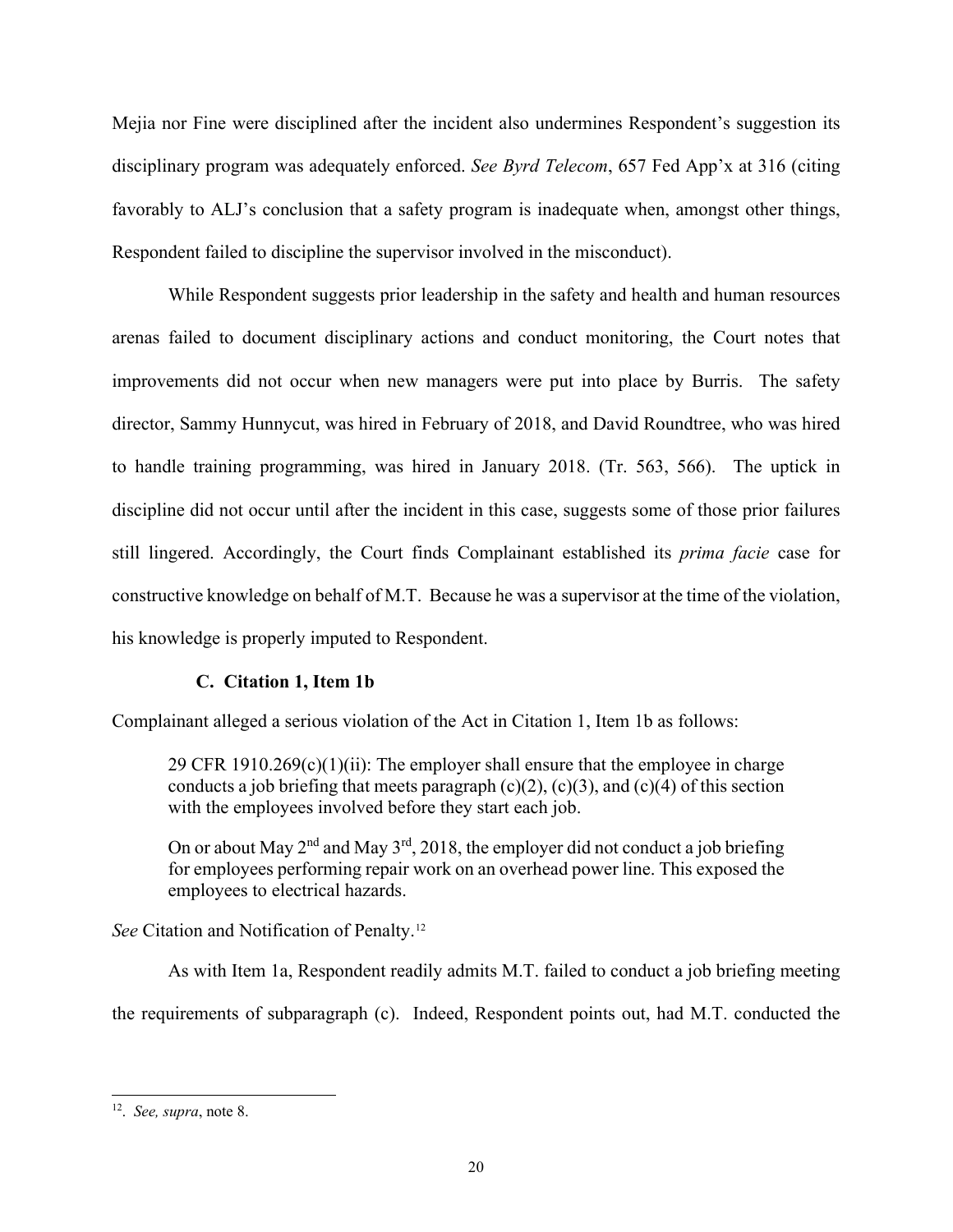requisite job briefing, he likely would have correctly identified the downed line as belonging to Oncor instead of CrownQuest. According to Fine, he had a brief discussion with M.T. prior to M.T. attempting to fix the line. (Tr. 386). Specifically, he testified, "We had a job briefing about as to how to fix [the line] as [M.T.] was showing me how to fuzz and what the procedure was, what he was going to do, just a general conversation as we were walking from point A to point B. But to answer, I think, the question you asked, no, we did not stop and have a job briefing to write it down." (Tr. 386). Fine also admitted he was aware, at the time of the incident, a JSA was required to be completed prior to work beginning and that he, as part of the crew present to perform a job, was at least partly responsible for completing the document. (Tr. 392-93). Though he says he asked Mejia if a JSA had been completed—to which Mejia responded it had—he did not verify this fact, nor did he confirm with M.T. As it turns out, a JSA form was discovered, though it was missing most, if not all, vital information.

Complainant argues Respondent had knowledge of the violation because Fine knew a job briefing was required, that such a briefing had not occurred while he was present at the worksite, and he had not participated in the drafting of, nor signed, a JSA. Respondent contends when Fine asked Mejia if a JSA had been performed and asked M.T. how the job was going to be performed, he exercised reasonable diligence in ascertaining whether OSHA regulations were being complied with and whether company rules were being followed. The Court disagrees.

Even though he had been employed by Respondent for just over a week, Fine had been given guidance from the Safety Director regarding JSAs and job briefings; indeed, it was the one area Burris wanted to ensure Fine was aware of before starting work. (Tr. 362-63, 578). Thus, not only was he aware briefings/JSAs needed to be performed, his position as superintendent required more than simply relying on the word of the least senior member of the crew on duty that night,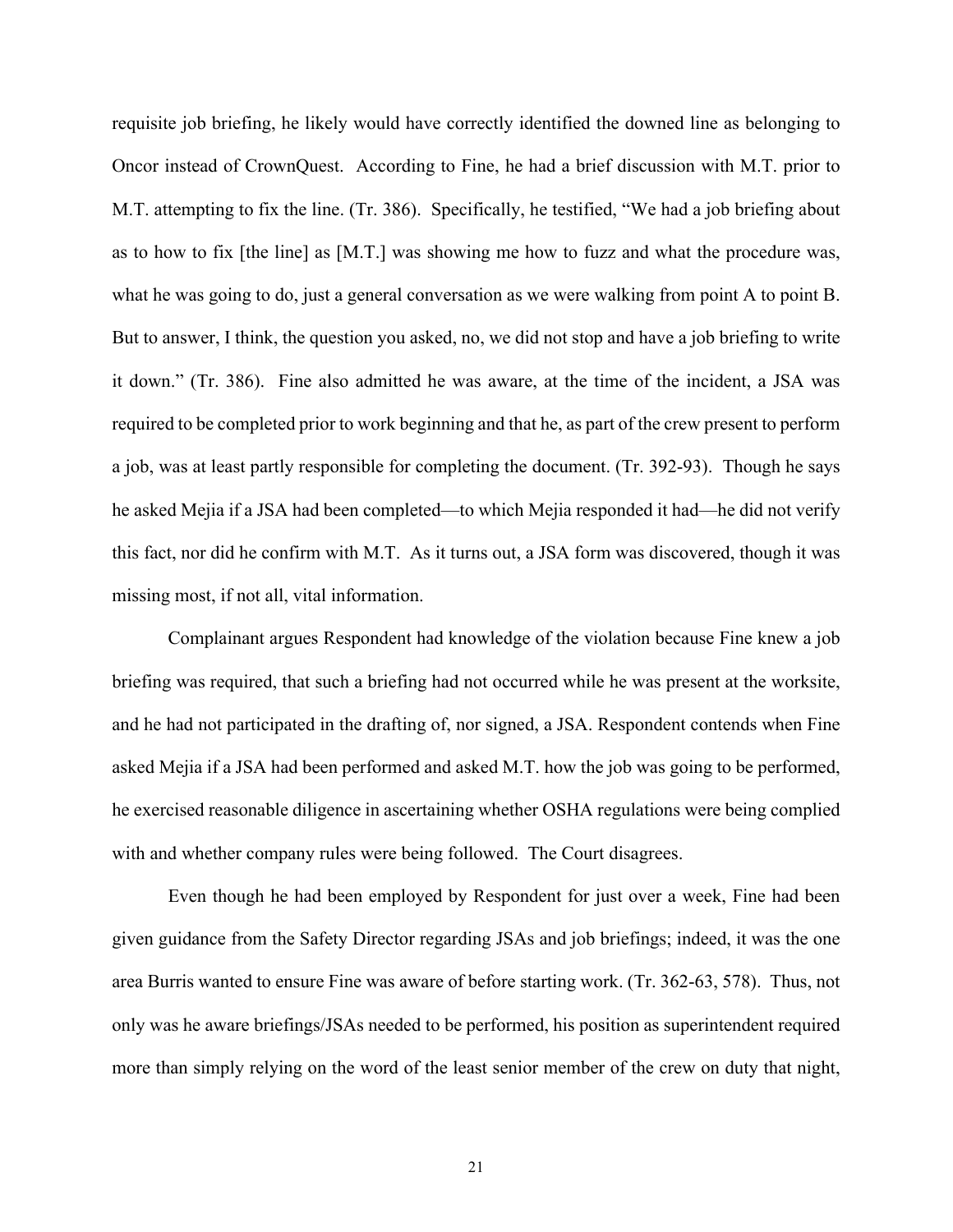which he admitted during his testimony. (Tr. 364). *See N&N Contractors, Inc.*, 18 BNA OSHC 2121, *supra*. Burris testified it was Fine's responsibility to ensure a job briefing occurred, and he expected Fine would carry out that duty. (Tr. 505, 552). Fine traveled to the worksite with the crew, was present before work began, and had a discussion with M.T., albeit brief and insufficient, about the nature of the job to be performed.

As crew foreman, M.T. was primarily responsible for conducting a job briefing; however, Fine, by his own admission and as testified to by Burris, had an obligation to ensure the briefing took place. (Tr. 364). According to Respondent's rules, the JSA represented written evidence the job briefing took place, and each employee involved in the job was required to sign it, which indicated they were aware of the requirements of the job, regardless of whether they had been physically present for the briefing itself. (Tr. 364; Ex. C-22 § 2.10). Fine knew this, and yet he testified he did not participate in a complete job briefing and did not ask to review or sign a JSA documenting the elements of the job briefing (Tr. 407). Instead, he appeared to be satisfied with Mejia's oral representation that a briefing had occurred and a JSA had been filled out. Regardless of whether a written document memorializing the job briefing is required, in this instance the lack of a written and completed JSA highlighted Fine's failure to ensure a briefing occurred. Accordingly, the Court finds Fine had constructive knowledge, and Respondent, through Fine, knew a compliant job briefing did not occur. Thus, the Court finds Complainant established a violation of the standard.

#### **D. Citation 1, Item 2a**

Complainant alleged a serious violation of the Act in Citation 1, Item 2a as follows:

29 CFR  $1910.269(m)(3)(ii)$ : The employer shall ensure that all switches, disconnectors, jumpers, taps, and other means through which known sources of electrical energy may be supplied to the particular lines and equipment to be deenergized are open. The employer shall render such means inoperable, unless its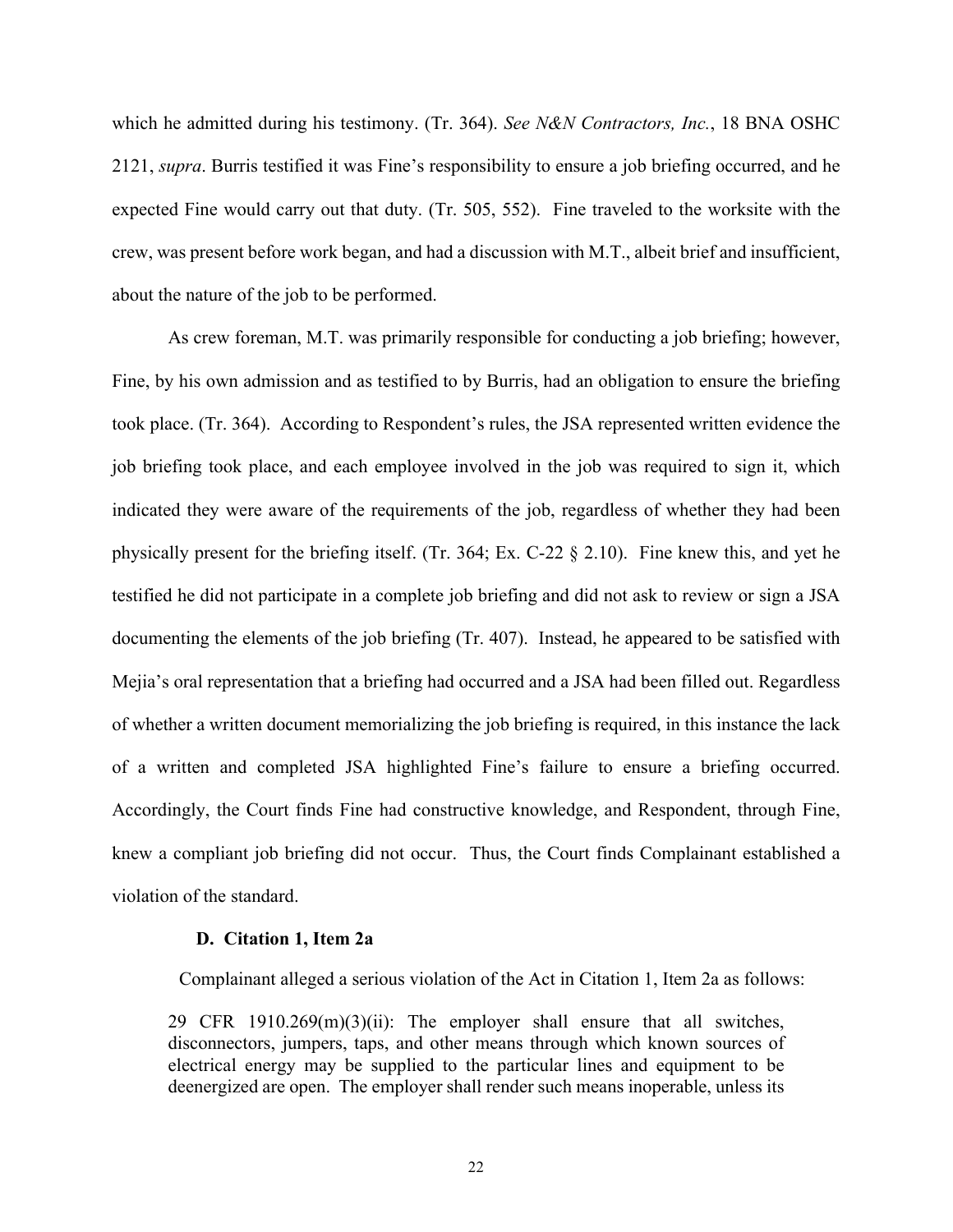design does not so permit, and then ensure that such means are tagged to indicate that employees are at work:

On or about May  $2<sup>nd</sup>$  and May  $3<sup>rd</sup>$ , 2018, employees performing repair work on an overhead power line were exposed to electrical hazards when the employer did not ensure that all switches were open.

*See* Citation and Notification of Penalty.[13](#page-22-0)

This violation is, in some ways, an extension of Item 1a in that M.T. did not properly identify the line and, therefore, did not properly identify the switch designed to cut off power to the line. As noted earlier, the switch designed to cut off power to this particular location was the Oncor recloser, which was located roughly 5 miles away. While M.T. did not have actual knowledge of this fact, he could have known had he exercised reasonable diligence, just as with Item 1a. What is interesting about this citation item, however, is Complainant's argument that it does not matter whether Respondent knew the Oncor recloser was the proper switch or not. Instead, Complainant argues, Respondent had actual knowledge that the crew never opened *and rendered inoperable* any switches through which known sources of energy may be supplied. *See*  29 C.F.R. § 1910.269(m)(3)(ii). The Court agrees.

It is undisputed the crew did not open the recloser switch, nor did they lock it out. Further, even though M.T. had incorrectly identified the air switch and primary meter as switches that could stop the flow of energy to the cable, he failed to apply a lock to either of them. While the evidence indicates he pulled the fuses on the primary meter, there is no evidence he applied a tag or lock to the switch as required by the cited standard. Likewise, when he stopped at the air switch on his return trip from the warehouse, along with Fine, he found a lock on the switch, but it did not belong to any JW Powerline employee. While M.T. was mistaken about which switch needed to be opened, he nevertheless failed to "render such means inoperable" through the use of a lock or

<span id="page-22-0"></span><sup>13.</sup> *See, supra*, note 8.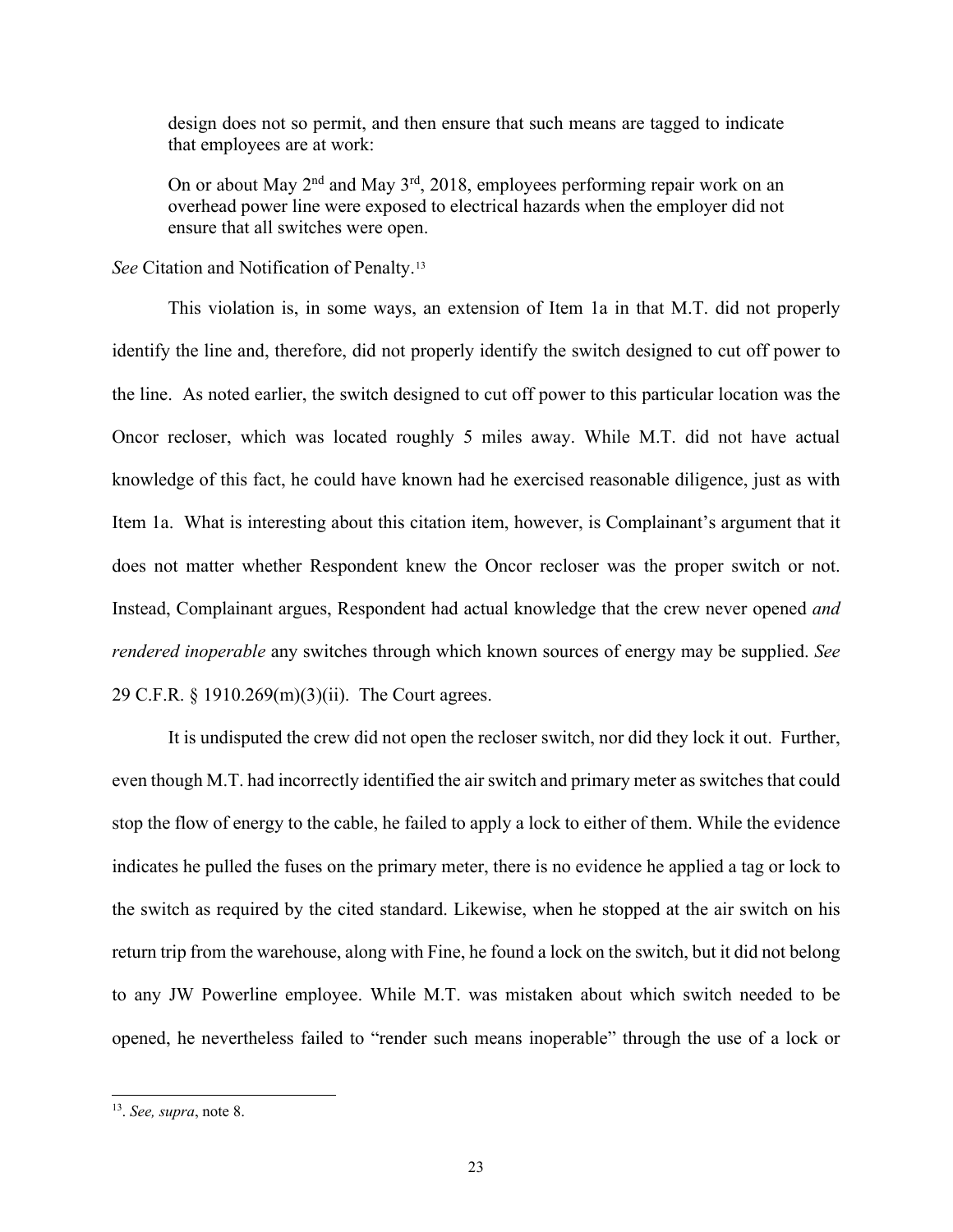otherwise tag the switch to indicate his crew was working, one of which is required by 29 C.F.R. § 1910.269(m)(3)(ii). This constitutes actual knowledge of the violation, which, as concluded in the previous section, was foreseeable by Respondent. Accordingly, the Court finds Complainant established its *prima facie* case for knowledge.

 Alternatively, the Court also finds knowledge can be established through Fine. As distinct from the previous item, the Court finds Fine had adequate experience and understanding of electrical principles to be aware that switches should have been opened and locks applied. As noted previously, Fine was a journeyman electrician and licensed in two different states as a master electrician and an unlimited electrical contractor. According to Burris, he expected an individual armed with such knowledge, regardless of their experience with line work, should have known how to lock out and tag out a line and Fine should have ensured that LOTO had taken place. (Tr. 551). Notwithstanding this knowledge, Fine did not ensure or verify M.T. and Mejia had locked out the switches they believed cut off power to the downed portion of line. Instead, he merely accepted M.T.'s word a lock had been applied to the air switch without conducting an independent inspection of it. (Tr. 374). Although Fine may not have had actual knowledge M.T. failed to lock out or tag out the various switches they believed supplied power to the broken line, he could have discovered this failure had he exercised reasonable diligence. *See N&N Contractors, Inc.*, 18 BNA OSHC 2121, *supra*.

Under the circumstances, Fine was merely an observer of M.T.'s misconduct and did not specifically fail to do anything except inquire further. As such, *Yates'* foreseeability analysis does not apply. *See Calpine*, 774 Fed. Appx. 879, 883 (5th Cir. 2019) ("Yates addresses only when a supervisor's knowledge of his *own* misconduct violates an employer's policy or instructions."). That said, even if it were to apply, the same failures of Respondent's safety program identified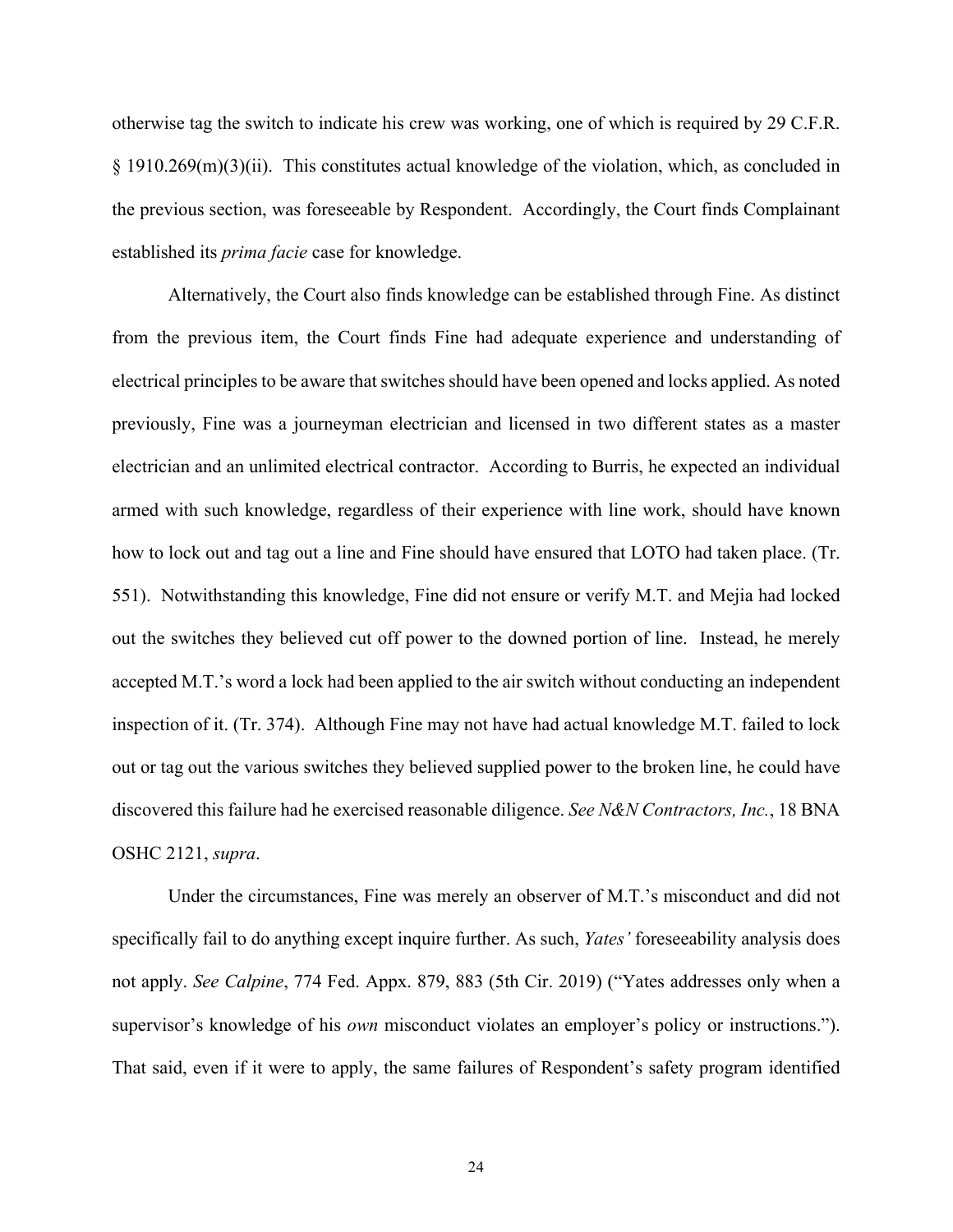under the analysis of M.T.'s behavior would apply equally to Fine. In fact, the conclusion is stronger in Fine's case, because Respondent only provided him with an impromptu session of "training", which only addressed JSAs, with the safety director prior to sending him into the field. Further, to the extent Burris relied upon Fine's credentials as a substitute for proper training, there is no evidence he performed any independent analysis of his abilities to suggest he was so qualified. Thus, any failure to comply with company rules regarding LOTO were certainly foreseeable, and therefore imputable to Respondent.

# **E. Citation 1, Item 2b**

Complainant alleged a serious violation of the Act in Citation 1, Item 2b as follows:

29 CFR 1910.269(n)(2): For any employee to work transmission and distribution lines or equipment as deenergized, the employer shall ensure that the lines or equipment are deenergized under the provisions of paragraph (m) of this section and shall ensure proper grounding of the lines or equipment as specified in paragraphs  $(n)(3)$  through  $(n)(8)$  of this section:

On or about May  $2<sup>nd</sup>$  and May  $3<sup>rd</sup>$ , 2018, employees performing repair work on an overhead power line were exposed to electrical hazards when the employer did not ensure proper grounding of lines.

*See* Citation and Notification of Penalty.[14](#page-24-0)

The analysis for this item is similar to the analysis for item 2a, albeit much simpler. While items 1a and 2a involve a state of imperfect knowledge, i.e., neither Fine nor M.T. knew the wire or switches were the incorrect ones, this item addresses something they failed to do and should have been readily apparent to both: grounding. When asked by Fine how he knew the lines were deenergized, M.T. fuzzed the line with his screwdriver, which would produce an arc if it were energized. However, beyond this rudimentary (and contrary to company policy) illustration, M.T. did nothing else to ensure compliance with the cited standard and Respondent's rules governing

<span id="page-24-0"></span><sup>14.</sup> *See, supra*, note 8.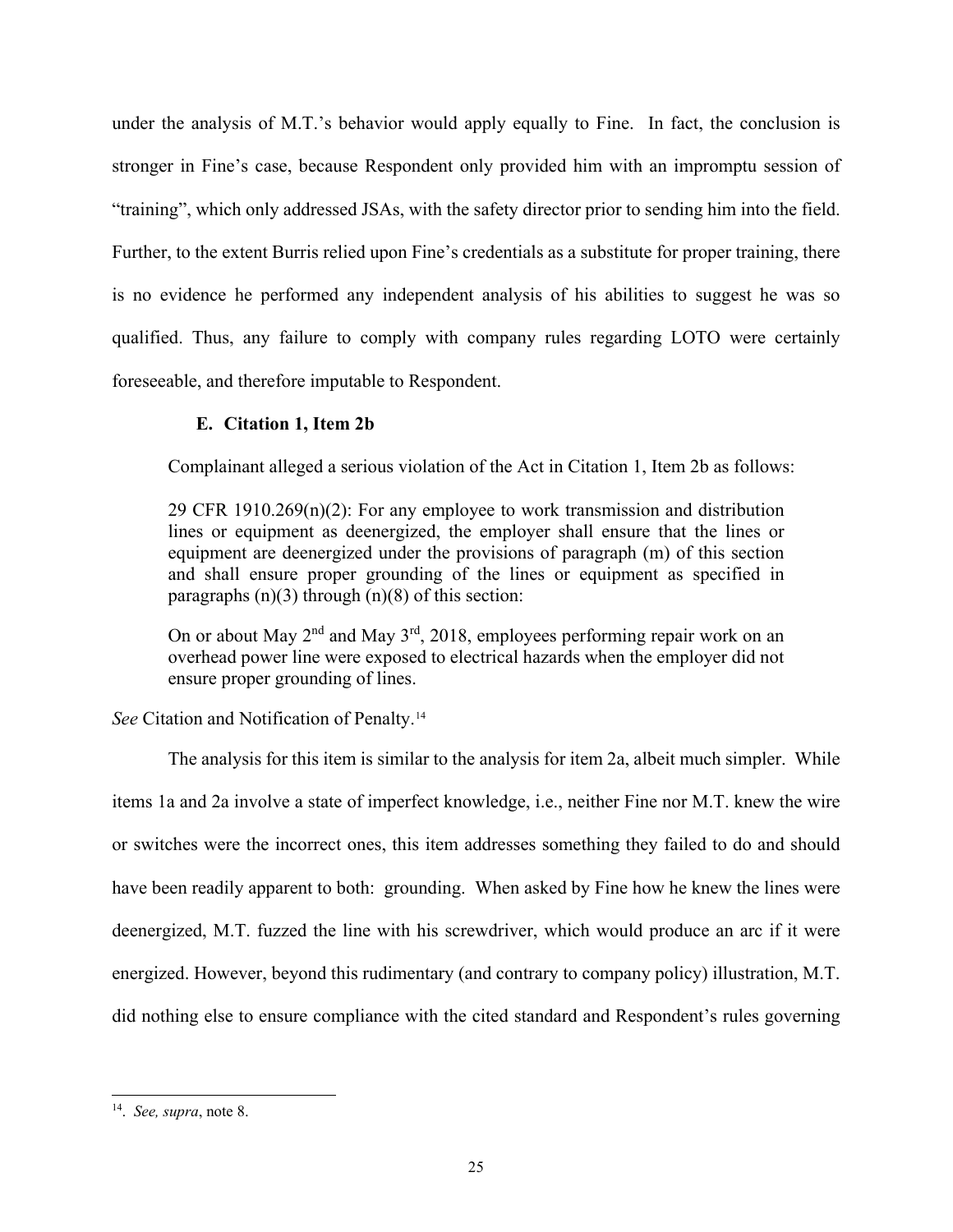grounding of power lines. (Tr. 388; Ex. C-23). In fact, Respondent discovered later that M.T. and Mejia did not have grounding chains in their service truck, which means they were either unprepared or chose to proceed notwithstanding the lack of proper equipment. (Tr. 516-17). As such, M.T. had actual knowledge of the violative condition. For the reasons stated in the previous two sections, the Court finds this failure was foreseeable and, thus, M.T.'s knowledge is properly imputed to Respondent.

Alternatively, the Court also finds Fine's knowledge is imputable to Respondent. While Fine may have been unfamiliar with the specifics of grounding power lines, his certifications and background should have put him on notice that M.T. failed to ground the broken wires. Fine was not present for the initial assessment of the problem; however, he was there before any work started on the line. (Tr. 174-75). Based on the evidence, the only actions he observed were: (1) M.T. fuzzing the line; (2) Mejia collecting a hoist to install the splice; (3) M.T. starting to install the splice and requesting an additional hoist to complete the job; and (4) Mejia collecting an additional hoist. Notwithstanding the importance of grounding for electrical work generally, Fine did not ask M.T. or Mejia whether the line had been grounded, nor did he observe M.T. or Mejia do anything that could be reasonably construed as grounding. (Tr. 406-407, 426). Given these facts, his experience as a master electrician, and his position as superintendent, Fine knew, or at the very least should have known, the line had not been grounded. Burris, who hired Fine, testified Fine should have known M.T. did not ground the power line and expected he would have ensured grounding had taken place. (Tr. 551-52).

While Fine could arguably be held to have participated in the misconduct, he was more of an observer in this situation. His participation in the repair amounted to holding a flashlight for Mejia to retrieve a hoist from the service truck. Nonetheless, according to Respondent's work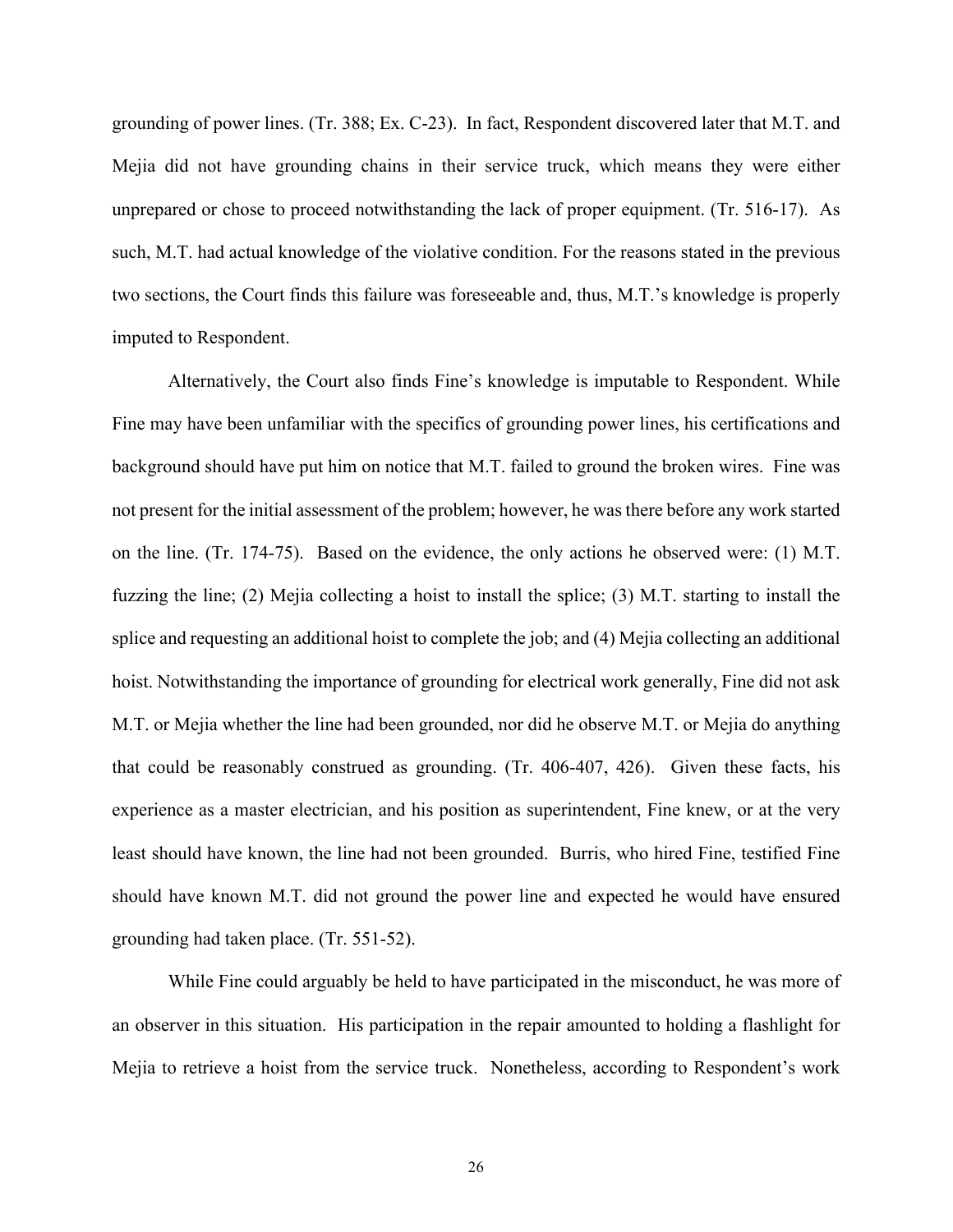rules, he was responsible for ensuring workers complied with grounding procedures. (Tr. 217-18; Ex. C-23 at DOL-000101). Although he was required to ensure grounding took place, he was not specifically engaged in the misconduct alleged. As such, the foreseeability analysis of *Yates* does not apply. And, as stated before, even if it were to apply to this situation, the Court would equally find Fine's misconduct foreseeable, because Respondent either (a) failed to provide adequate training before sending him into the field or (b) failed to make a proper assessment of his knowledge, skills, and abilities prior to sending him into the field. Further, the analysis regarding the foreseeability of M.T.'s actions is equally applicable to Fine. Accordingly, his knowledge is also properly imputable to Respondent.

# **VI. Respondent Failed to Prove Unpreventable Employee Misconduct**

In order to prevail on a claim of unpreventable employee misconduct, Respondent must prove: (1) it has established work rules designed to prevent the violation, (2) has adequately communicated those rules to its employees, (3) has taken steps to discover violations, and (4) has effectively enforced the rules when violations have been discovered. *See W.G. Yates*, 459 F.3d at 609 n.7. As noted earlier, the standard for determining whether a supervisor's actions were foreseeable closely tracks the elements of the unpreventable employee misconduct defense. *Id.* Respondent contends M.T.'s misconduct should not be imputed to it, because his actions were unforeseeable based on Respondent's policies, training, and discipline. For many of the reasons previously discussed, the Court disagrees.

 Respondent clearly had policies and rules to address the violations alleged in this case, and documentary and testimonial evidence indicates classroom and on-the-job training occurred. The problem, as previously discussed, was with Respondent's lack of monitoring and inadequate discipline. While Respondent introduced evidence of disciplinary actions, they were not connected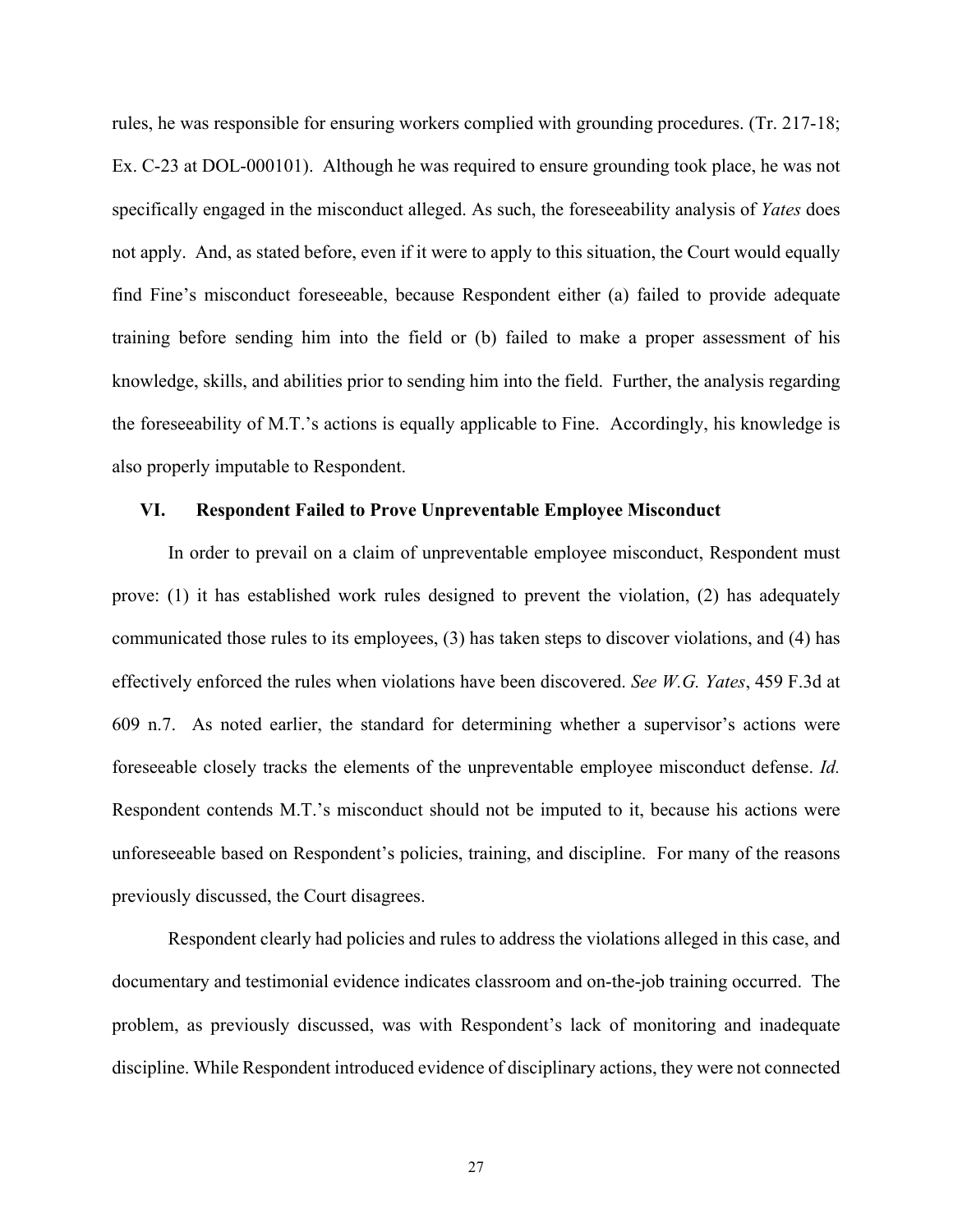to monitoring occurring in the field; instead, the disciplinary notices were the product of remote monitoring of vehicle speed via GPS, violations of the hard hat rule in Respondent's yard, and violations of the no-call/no-show rule, which has no relationship to safety and health.

Respondent argues so long as it has a disciplinary policy and shows it has disciplined employees in conformity with that policy, it does not need to show employees were disciplined for violating the particular standards at issue in the case, especially when there is no evidence such rules were routinely violated. The problem with this argument, however, is that it is unclear Respondent would have been capable of determining whether rules were routinely violated. Indeed, the lack of any disciplinary actions stemming from inspections of field work prior to May 3, 2018, whether related to the specific violations at issue in this case or not, indicates inadequate enforcement. *See, e.g., Southwestern Bell Tel. Co.*, 19 BNA OSHC 1097 ("Although SWBT had a safety program and conducted site visits, there is no evidence that either the program or the visits pertained to enforcing the competent persons' obligation to perform trench inspections."). Likewise, the fact that Respondent began issuing many more disciplinary notices after M.T.'s electrocution, including notices for failing to comply with rules related to the behaviors complained of in this case, suggests Respondent's monitoring and disciplinary program was insufficient.

In order to show it had an adequate program to monitor its employees, Respondent needed to introduce evidence it performed inspections in the first instance, let alone evidence that it performed inspections of the employees who performed work at night. Burris testified audits occurred, but then went on to describe training and competency evaluations, as opposed to a program of periodic and surprise inspections. As discussed previously, the Commission has held an employer must provide evidence of the number, frequency, and duration of the inspections it

28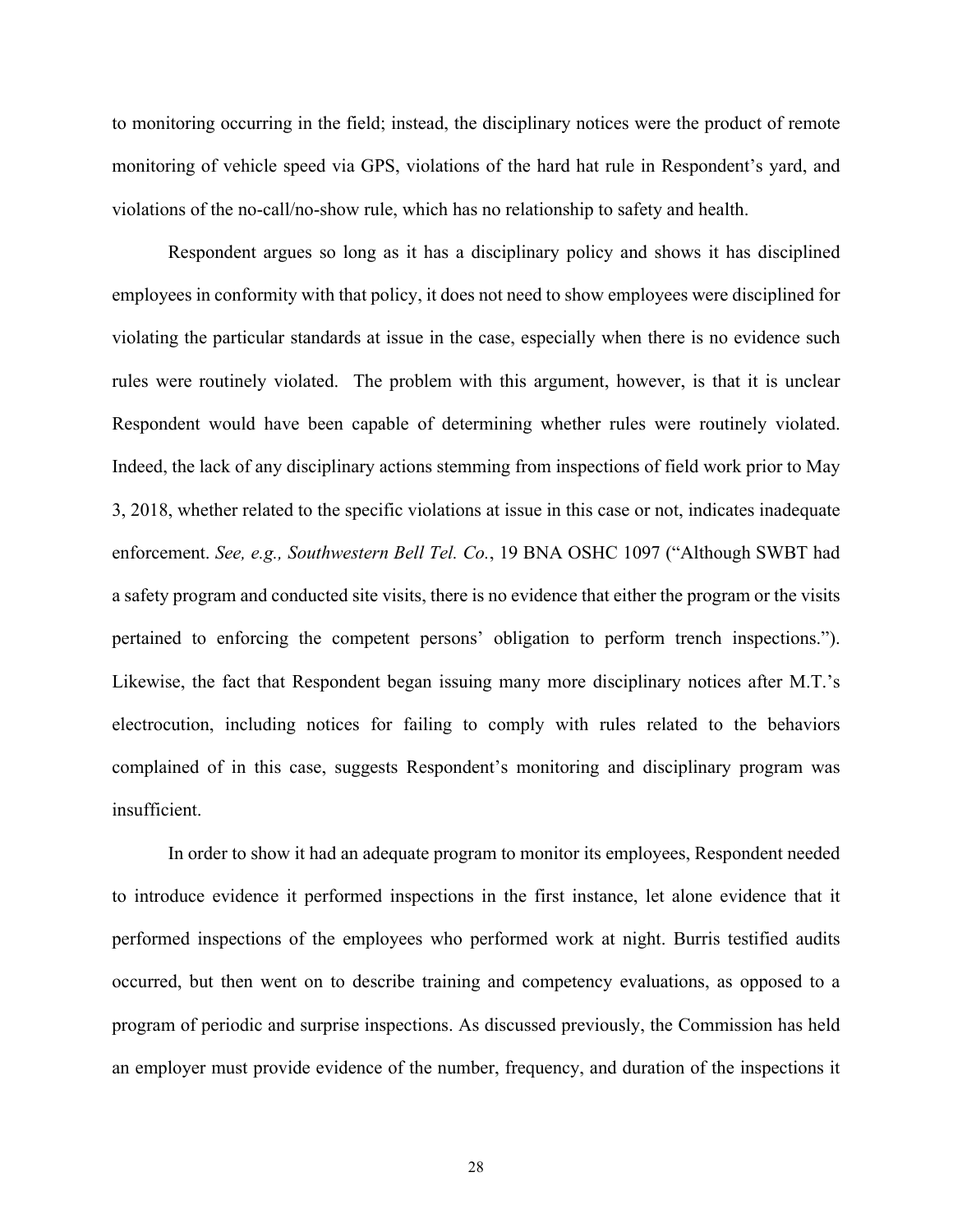performs in order to establish it appropriately monitored its employees' compliance with company rules. This includes monitoring supervisory employees. There was simply no evidence of consistent, intentional monitoring of field employees, nor persuasive evidence of related disciplinary actions. Accordingly, the Court finds Respondent failed to establish the defense of unpreventable employee misconduct as to any of the violations alleged.

Respondent failed to rebut Complainant's proof of knowledge as to Citation 1, Items 1a, 1b, 2a, and 2b. Accordingly, those citation items shall be AFFIRMED.

#### **VII. Penalty**

Under the Act, the Secretary has the authority to propose a penalty according to Section 17 of the Act. *See* 29 U.S.C. §§ 659(a), 666. The amount proposed, however, merely becomes advisory when an employer timely contests the matter. *Brennan v. OSHRC*, 487 F.2d 438, 441– 42 (8th Cir. 1973); *Revoli Constr. Co.*, 19 BNA OSHC 1682, 1686 n. 5 (No. 00-0315, 2001). Ultimately, it is the province of the Commission to "assess all civil penalties provided in [Section 17]", which it determines *de novo*. 29 U.S.C. § 666(j); *see also Valdak Corp.*, 17 BNA OSHC 1135 (No. 93-0239, 1995).

"Regarding penalty, the Act requires that "due consideration" be given to the employer's size, the gravity of the violation, the good faith of the employer, and any prior history of violations." *Briones Util. Co.*, 26 BNA OSHC 1218, 1222 (No. 10-1372, 2016) (*citing* 29 U.S.C. § 666(j). These factors are not necessarily accorded equal weight. *J.A. Jones Constr.*, 15 BNA OSHC 2201, 2216 (No. 87-2059, 1993) (*citation omitted*). Rather, the Commission assigns the weight that is reasonable under the circumstances. *Eric K. Ho,* 20 BNA OSHC 1361, 1379 (No. 98-1645, 2003) (Consol.), *aff'd sub nom.*, *Chao v. OSHRC*, 401 F.3d 355 (5th Cir. 2005). It is the Secretary's burden to introduce evidence bearing on the factors and explain how he arrived at the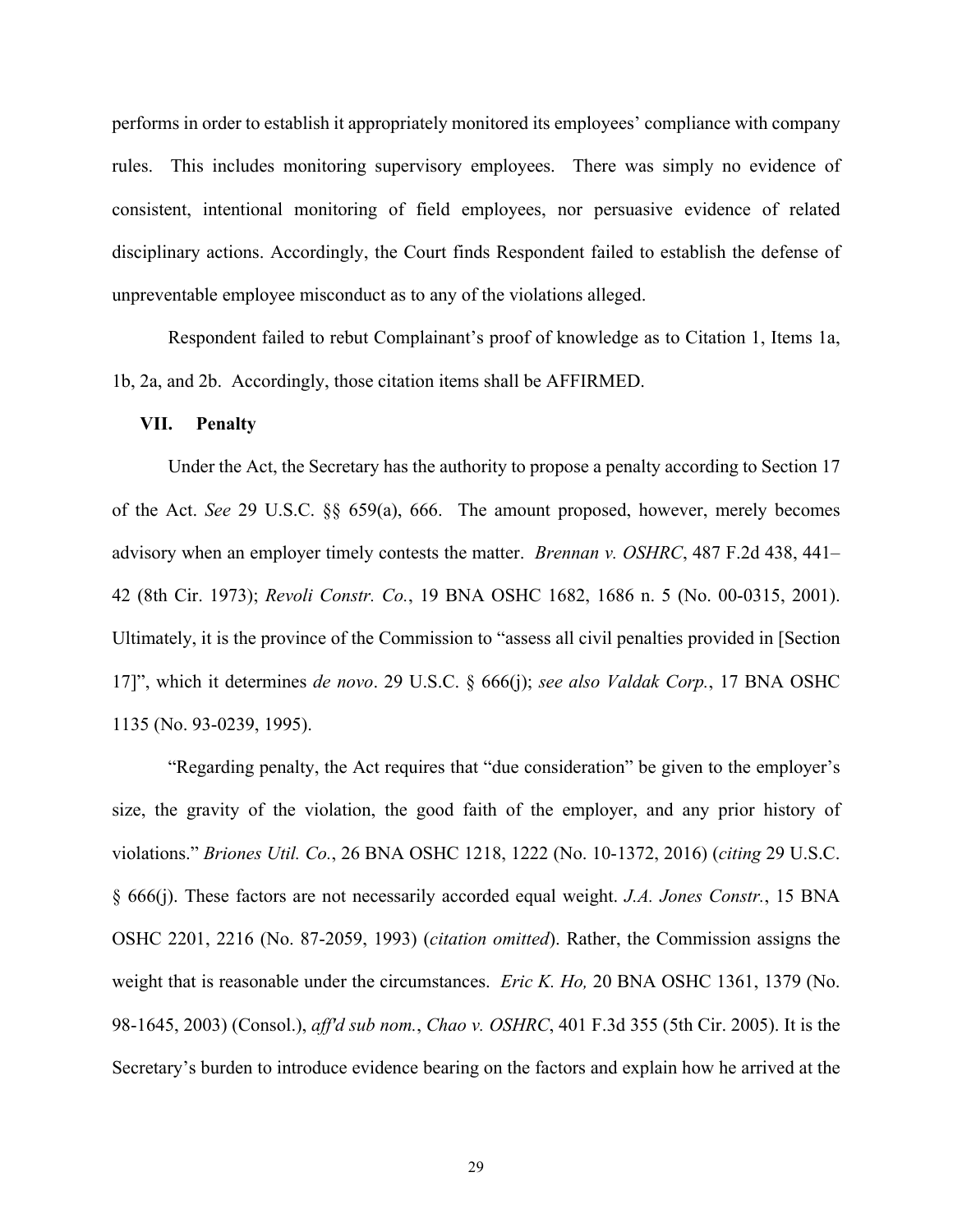penalty he proposed. *Valdak Corp*., 17 BNA OSHC at 1138. "The gravity of the violation is the 'principal factor in a penalty determination. Assessing gravity involves considering: (1) the number of employees exposed to the hazard; (2) the duration of exposure; (3) whether any precautions have been taken against injury; (4) the degree of probability that an accident would occur; and (5) the likelihood of injury. *See, e.g.*, *Capform, Inc.*, 19 BNA OSHC 1374, 1378 (No. 99-0322, 2001), *aff'd*, 34 F. Appx. 152 (5th Cir. 2002) (unpublished).

Respondent is a mid-size employer, employing roughly 130 and 160 employees. As for the gravity of the violations, the Court generally agrees with the assessments of Complainant, who determined the violations were of high gravity. The Court finds the following factors support that assessment. First, for a period of 30 minutes, three employees—Mejia, M.T., and Fine—were exposed to an ungrounded, 14,400-volt line that was neither locked out nor deenergized. Second, while Respondent had policies in place to address the electrocution hazard, M.T.'s crew appeared to take very few precautions to prevent injury, including their failure to ground, lock-out/tag-out, or conduct a job briefing. Third, the probability an accident would occur was not a mathematical certainty, but given the interconnection between CrownQuest and Oncor's lines, the dark conditions, winding roads, the potential for multiple crews to be working during an outage, and the crew's failure to utilize any precautions, the Court finds the probability to be fairly high. Finally, as illustrated by what happened to M.T., the likelihood of a serious or fatal injury stemming from an accident was high.

Notwithstanding the foregoing, the Court finds Respondent, through the leadership of Burris, was attempting to become a safer and more conscientious employer after what appears to have been years of mismanagement in the arena of safety and health. While the Court does not find this amounts to good faith warranting a reduction in the penalty originally proposed by